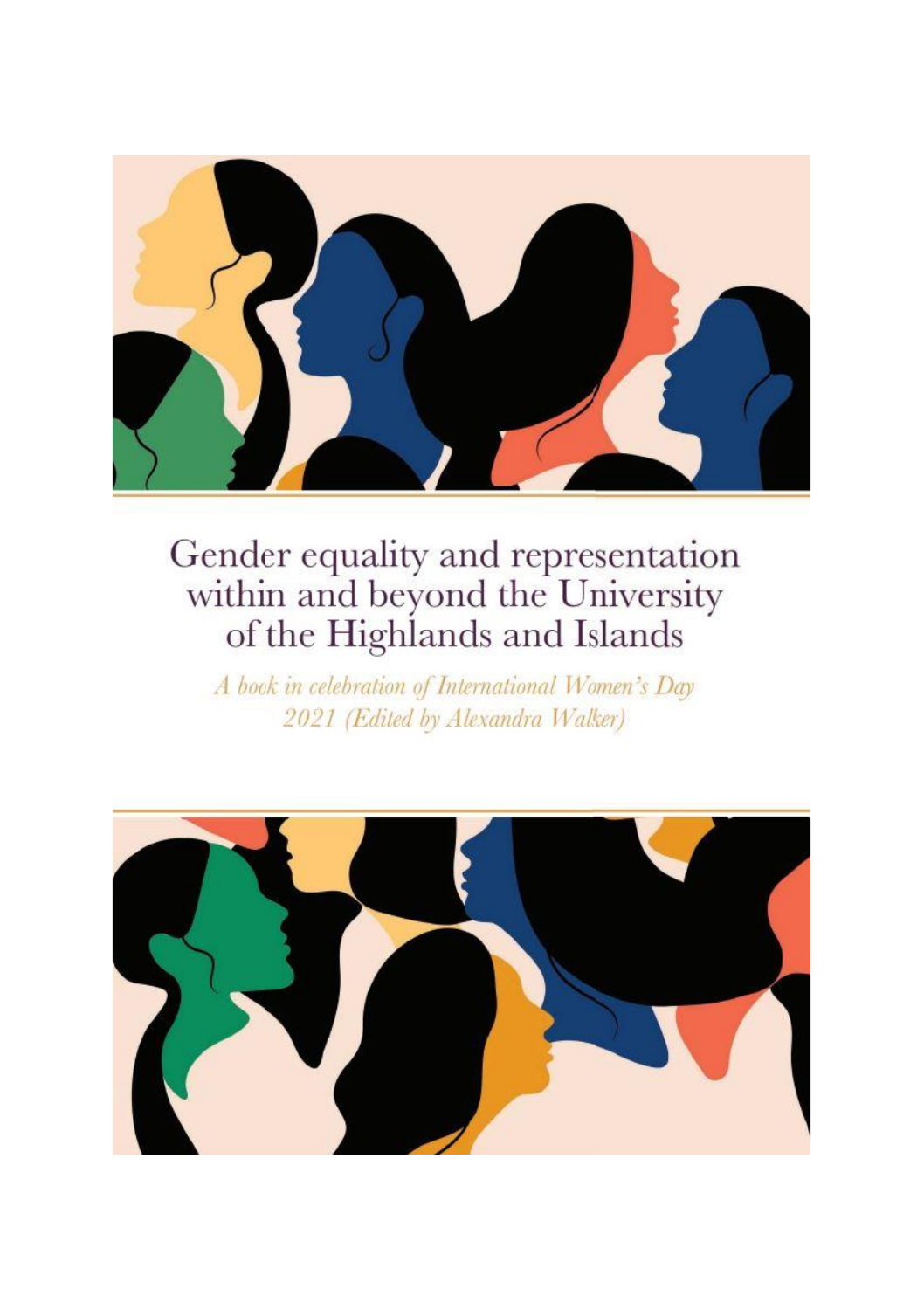## **The impact of feminist art practice and theory on pedagogical practices from a personal and institutional perspective**

Roxane Permar | [roxane.permar@uhi.ac.uk](mailto:roxane.permar@uhi.ac.uk) Centre for Island Creativity, Shetland College UHI University of the Highlands and Islands (UHI)

### **Abstract**

In this chapter I examine the impact of feminism on my teaching practice as an artist and lecturer in art schools and universities in the UK. I begin by looking at feminism in relation to my early career in the 1980s, with specific reference to the influence of the women's art movement, and feminist art theory and practice. I identify some of the challenging experiences I faced in academia as a feminist artist, followed by a closer examination of the positive experience in the 2010s when I introduced a new subject,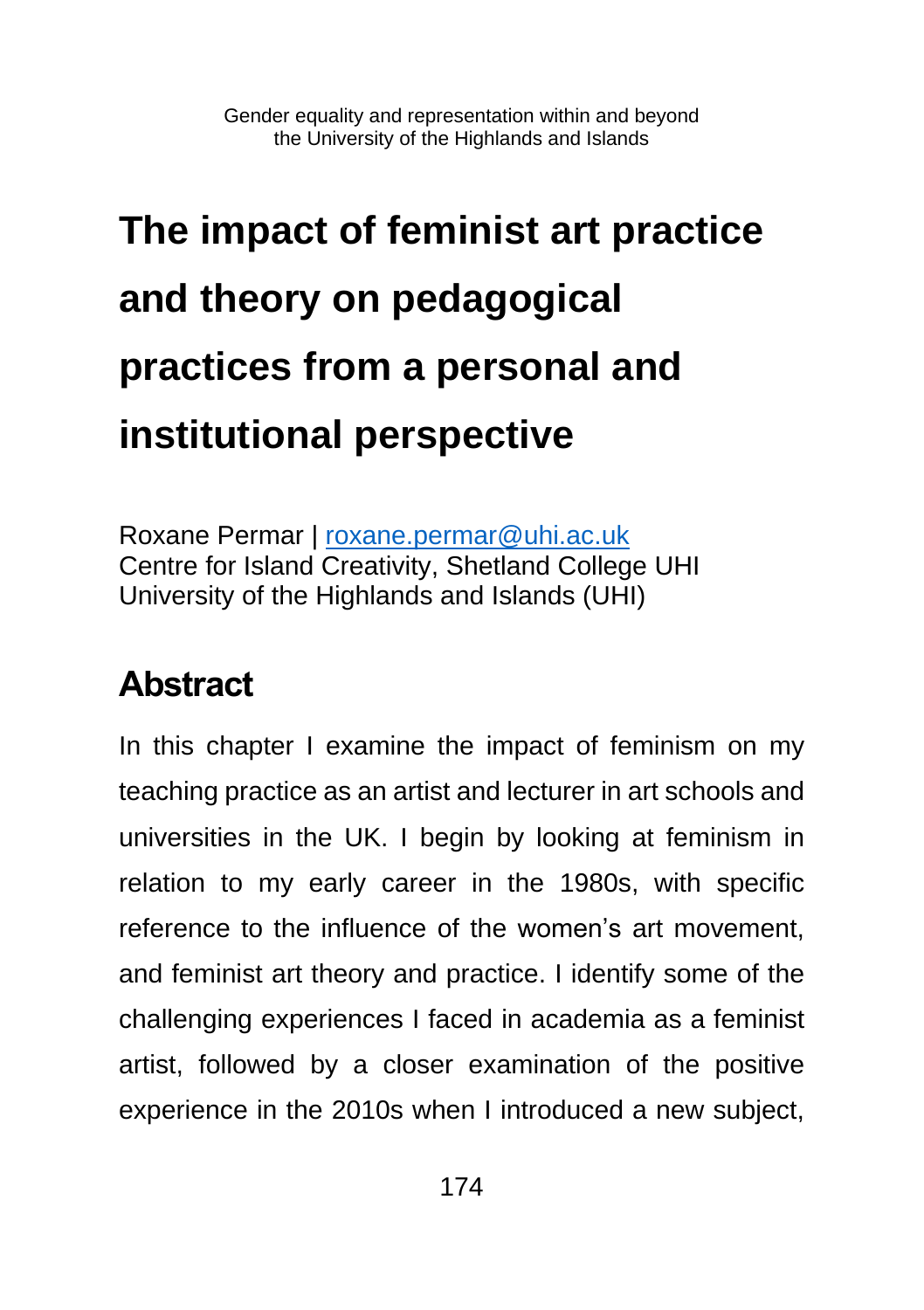social art practice, into the art and design curriculum at the University of the Highlands and Islands (UHI). I consider the UHI MA Art and Social Practice programme, which commenced in 2017, from a feminist perspective, including challenges within the institutional context, and achievements, benefits and changes that have emerged in relation to the educational contexts I discuss.

**Keywords:** Art and social practice, socially engaged art, feminist pedagogy, feminist art, women's art Movement, feminism, higher education

### **Background**

I am a visual artist, born and raised in the United States. Since the 1980s I have been working in UK art schools and universities in London, the West Midlands and Scotland. I currently live and work in Shetland which I first visited in 1985. In January 2001, I abandoned a career in full-time academia to move to Shetland permanently and return to the precarious life of a self-employed artist who engages in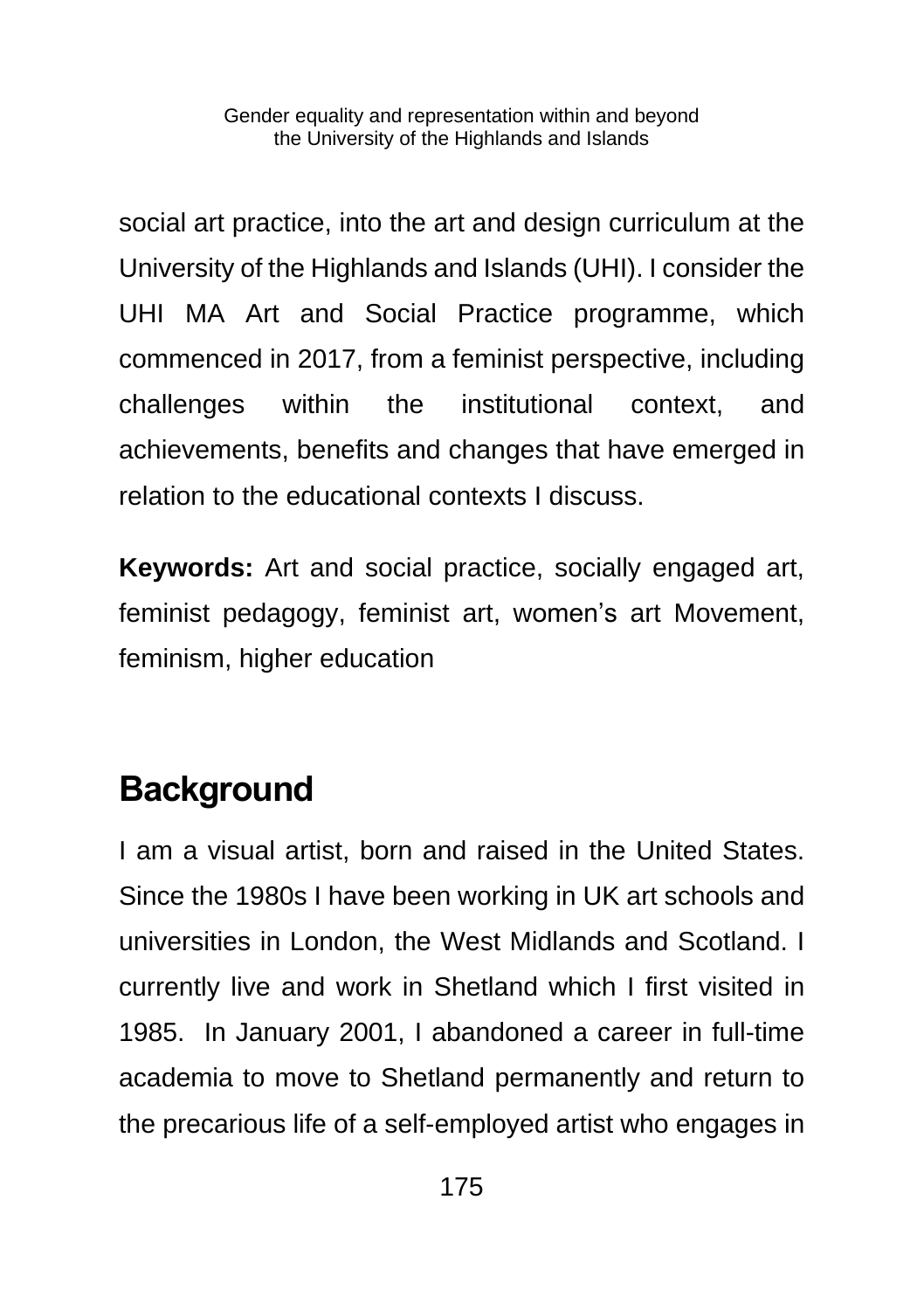part-time teaching. This move to a community where audiences, both inside and outside the institution, were largely unfamiliar with contemporary art practices proved no mean feat for a non-commercial artist researcher.

I began teaching at Shetland College UHI in January 2001 on the programme that has evolved to become the BA Hons Degree Contemporary Textiles. Shetland College UHI is one of the thirteen partner colleges that together form UHI and offers students a selection of courses from national certificates to postgraduate degrees. UHI has proved a good fit for me. Its emphasis on student centered and virtual and online learning have provided sufficient elbow room for my professional values to develop, enabling me to embed inclusive, collaborative, relational and cross-disciplinary approaches to my teaching and learning.

I am fully aware that I write from a position of privilege, of white privilege and as a highly educated person. I recognise that despite feeling powerless at times, I am empowered, albeit in varying degrees and in particular contexts.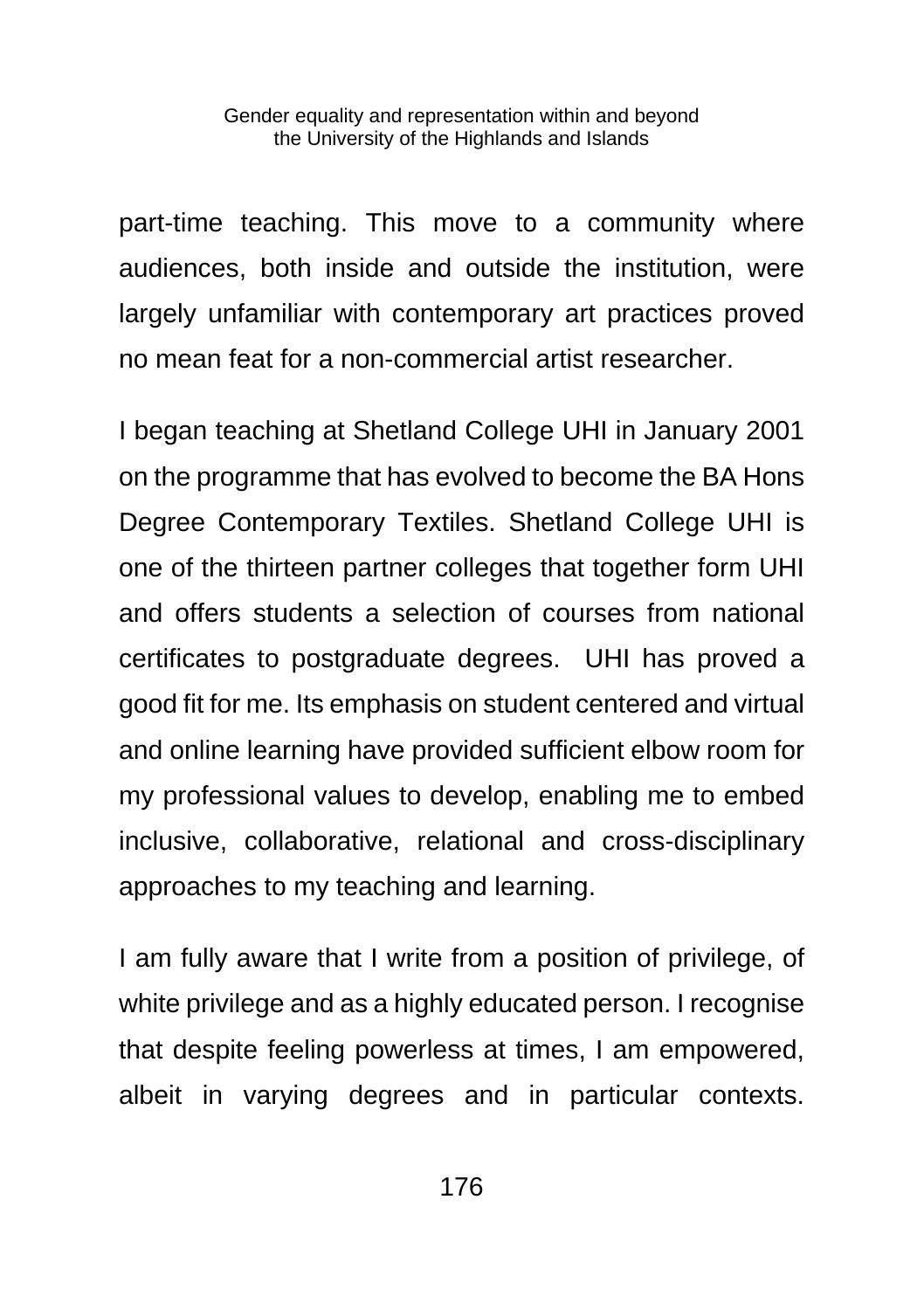Nonetheless I experience prejudice within the patriarchy of the universities. I see and recognise how systemic race, gender and class prejudice riddle our society, including our educational institutions. I write here with humility, for I aspire to effect change, but I am aware of the small part my work ultimately plays.



Figure 5.1: Recount. Roxane Permar installing part of the work at the former Royal Observer Corps (ROC) Post in Walls, Shetland. R Permar and S Timmins, a Luminate Commission (2013) (Photo credit: Cold War Projects)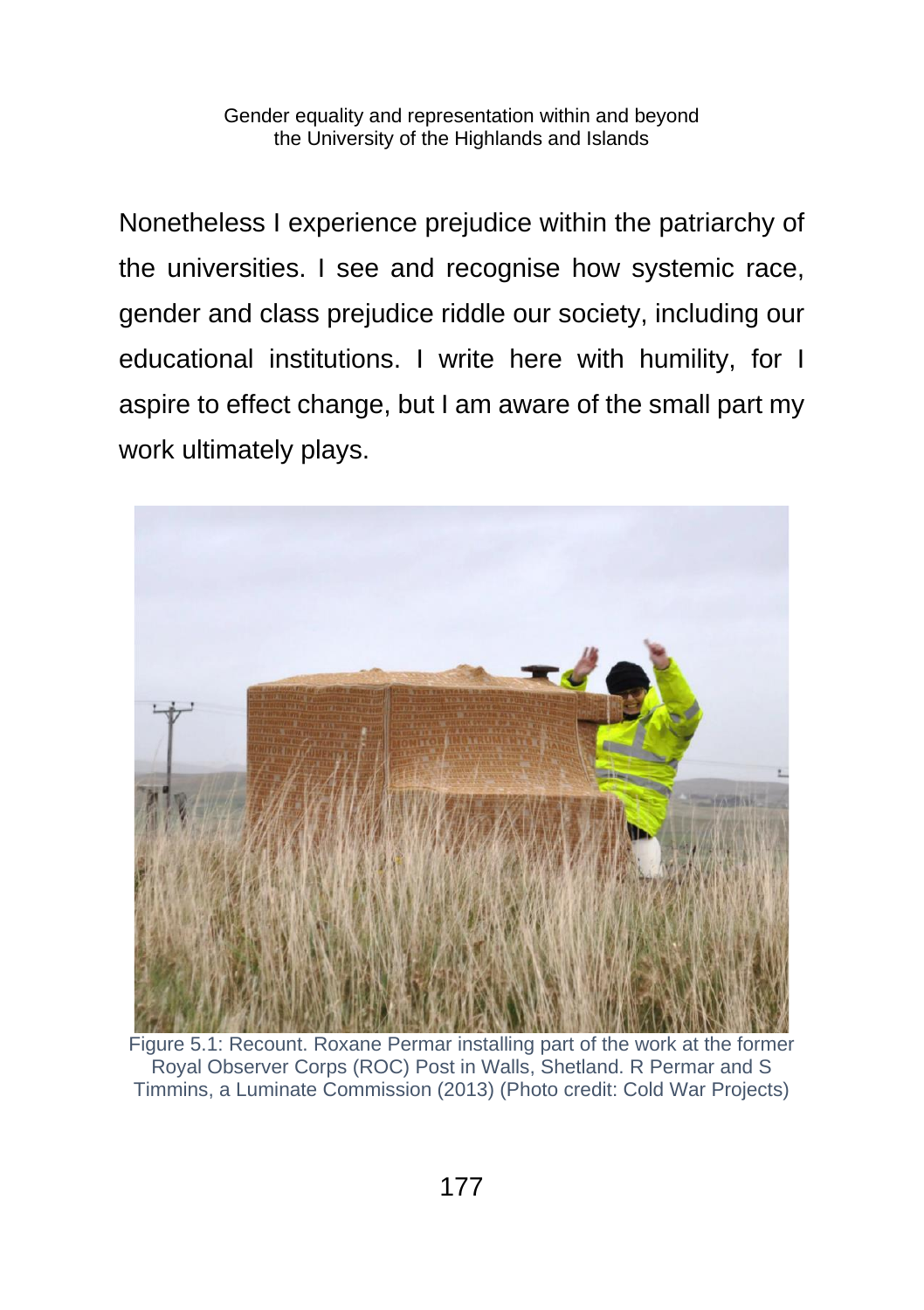#### **Becoming a feminist artist**

"What do you hear when you hear the word *feminism?* It is a word that fills me with hope, with energy. It brings to mind loud acts of refusal and rebellion as well as the quiet ways we might have of not holding on to things that diminish us. It brings to mind women who have stood up, spoken back, risked lives, homes, relationships in the struggle for more bearable worlds . . . . Feminism: how we pick each other up" (Ahmed 2017: 1)

My feminist journey began during the latter stages of the so-called "second wave" of feminism.<sup>1</sup> During the 1980s the art world was characterised by new fields of enquiry in feminist art history, criticism and art practice, all of which impacted significantly on the field of art education. Research and writing unearthed the "hidden history" of

<sup>&</sup>lt;sup>1</sup> The second wave of feminism, the first being the Suffragette Movement, was initially concentrated in the United States of America and then spread to other Western countries. It focused on issues of equality and discrimination, including rape, reproductive rights, domestic violence and childcare. The idea that 'the personal is political' underpinned these issues and was important for women artists during this period who addressed subject matter such as rape, domesticity and motherhood.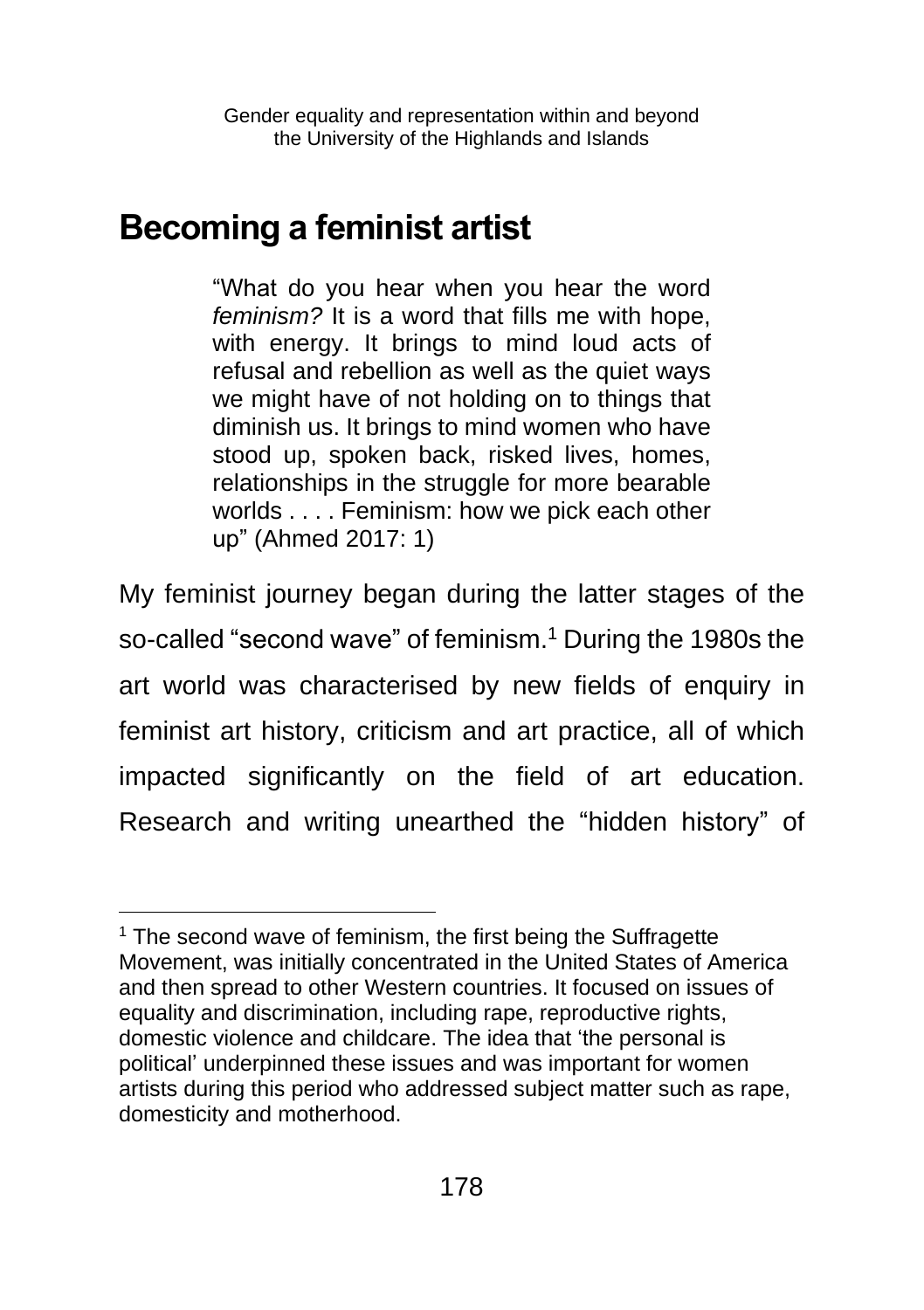women in art, questioned the representation of women in visual media and analysed power relations in the art world.<sup>2</sup> As feminist artists we strived to gain equality not just for women artists but more widely for those who were not represented in the Eurocentric view of the world. Artists, and not just women artists, began to integrate practice and theory. We realised the importance of theory to gain better understanding of our practice, learn how to work better, and strive for equality. In art education "The feminisms that entered the art school aimed to undo everything: the curriculum, the power relations, the language that was used in relation to art, and the art itself." (Robinson 2021: 2)

My feminist pedagogical journey began in January 1980 when I unexpectedly began team teaching with another woman artist, Elizabeth Strath, in a life drawing evening

<sup>&</sup>lt;sup>2</sup> Some of the publications which were seminal to my journey as a young feminist artist in the 1980s included *Old Mistresses: Women, Art and Ideology* (Pollock and Parker 1981), *From the Center: Essays in Feminist Art Criticism* (Lippard 1976), *Feminist Aesthetics* (Ecker 1985), *The Subversive Stitch and the Making of the Feminine* (Parker 1984), and *Looking on: Images of Femininity in the Visual Arts and Media* (Betterton 1987).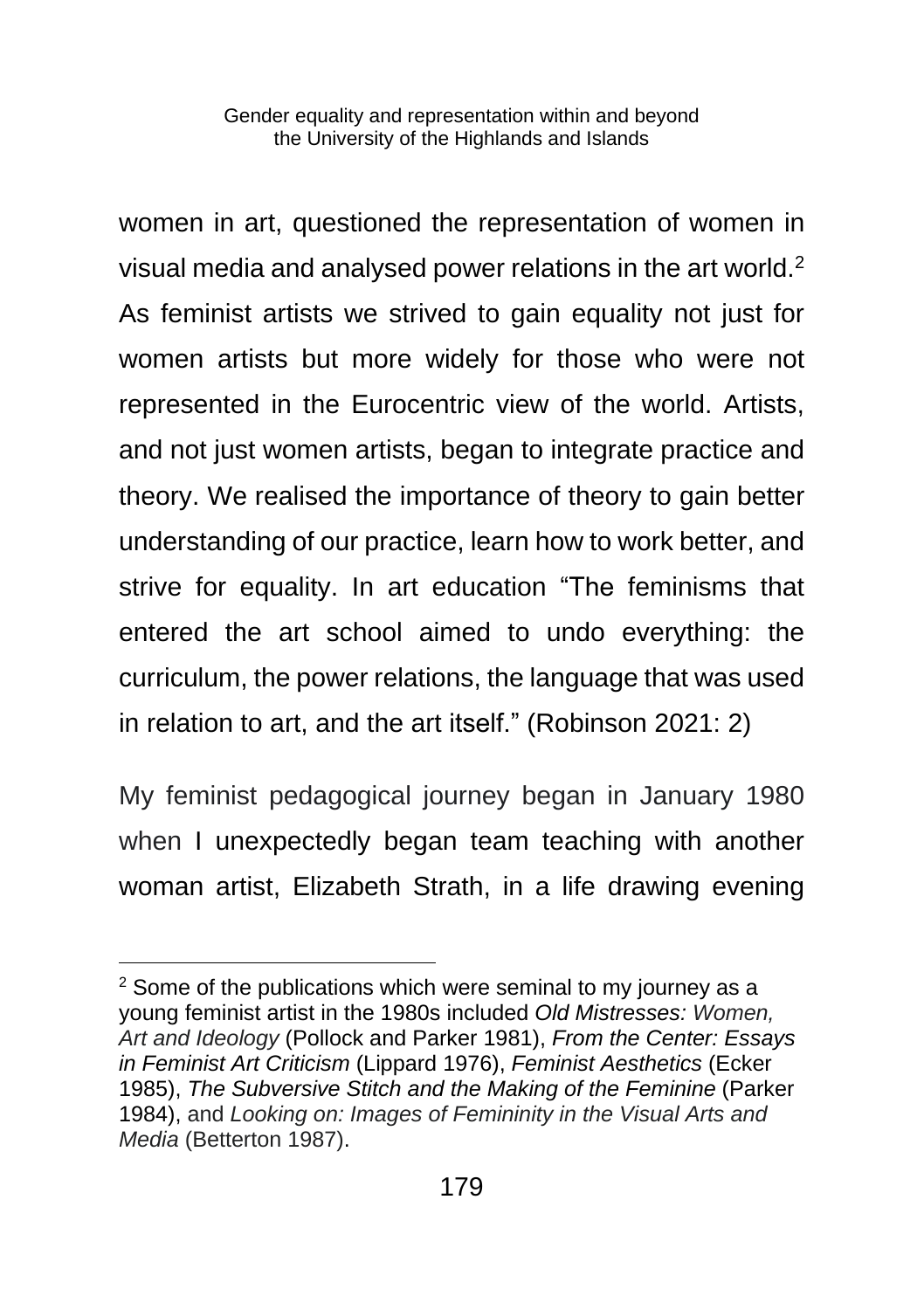class at St Martin's School of Art in London. I was thrilled to be working in the art college, but with hindsight I can see that I was naive about the dynamics of the institution and unaware of the huge transformation I would undergo.

In the early 1980s there was a growing surge in demand among women art students for women lecturers. I found myself surrounded by women artists and art students who were all interrogating women's position in the art world, demanding more opportunities, greater visibility and increased recognition. I acquired work, albeit precariously, on Fine Art degree courses throughout the country in the form of temporary, part-time hours and visiting lecturing. Often these opportunities were initiated by the women students, and on one occasion even paid for by them through their student union.

Many feminist art events, including a major series at the Institute of Contemporary Art (ICA), London, in 1980, were hugely influential to my developing feminist outlook, particularly the conference *Questions on Women's Art*.

180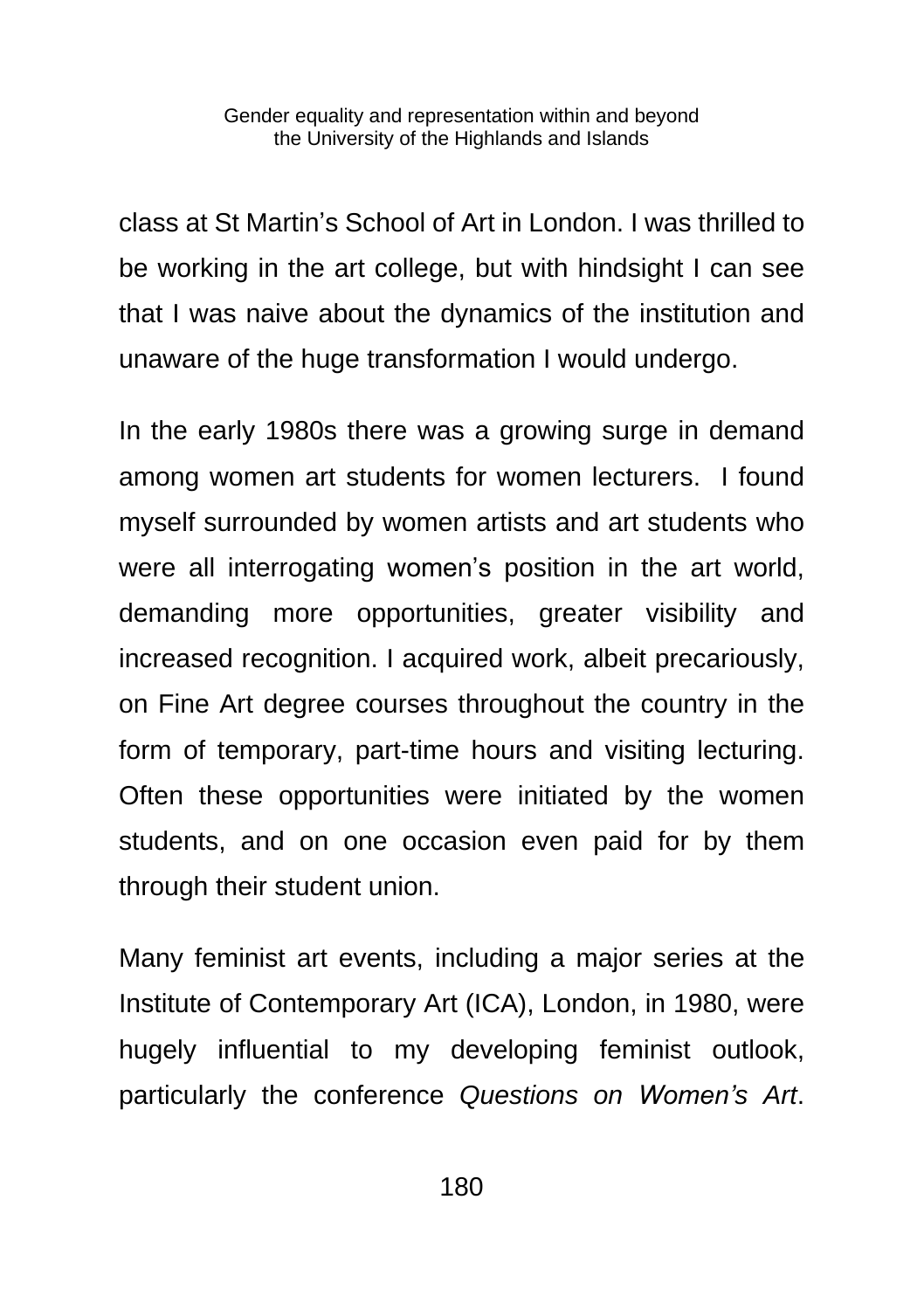Conferences were important occasions, providing a place to learn, find strength and feel a sense of belonging and connectedness. A series of conferences moved across different art colleges, organised largely by women students and women lecturers. We formed women artist groups around the country, and I joined the group Women's Work, one of the sub-groups in the Brixton Artists Collective, where we organised exhibitions, events, workshops and conferences. 3

<sup>&</sup>lt;sup>3</sup> The Brixton Artists Collective was a group of artists based in Brixton, London, who ran the Brixton Art Gallery from 1983 to 1990. By 1986, it had nearly 200 members and had exhibited work of 1000 artists. There were open member shows as well as themed exhibitions. The Women's Work group was allocated two exhibitions a year after its first in 1983, and in 1984 we decided to allocate one of these shows annually to the black women artists in the group. In 1986 we published a small book about our first two years of existence, Two Years in the Life of a Women Artists Group (1986) [(https://brixton50.co.uk/womens-work-book/)]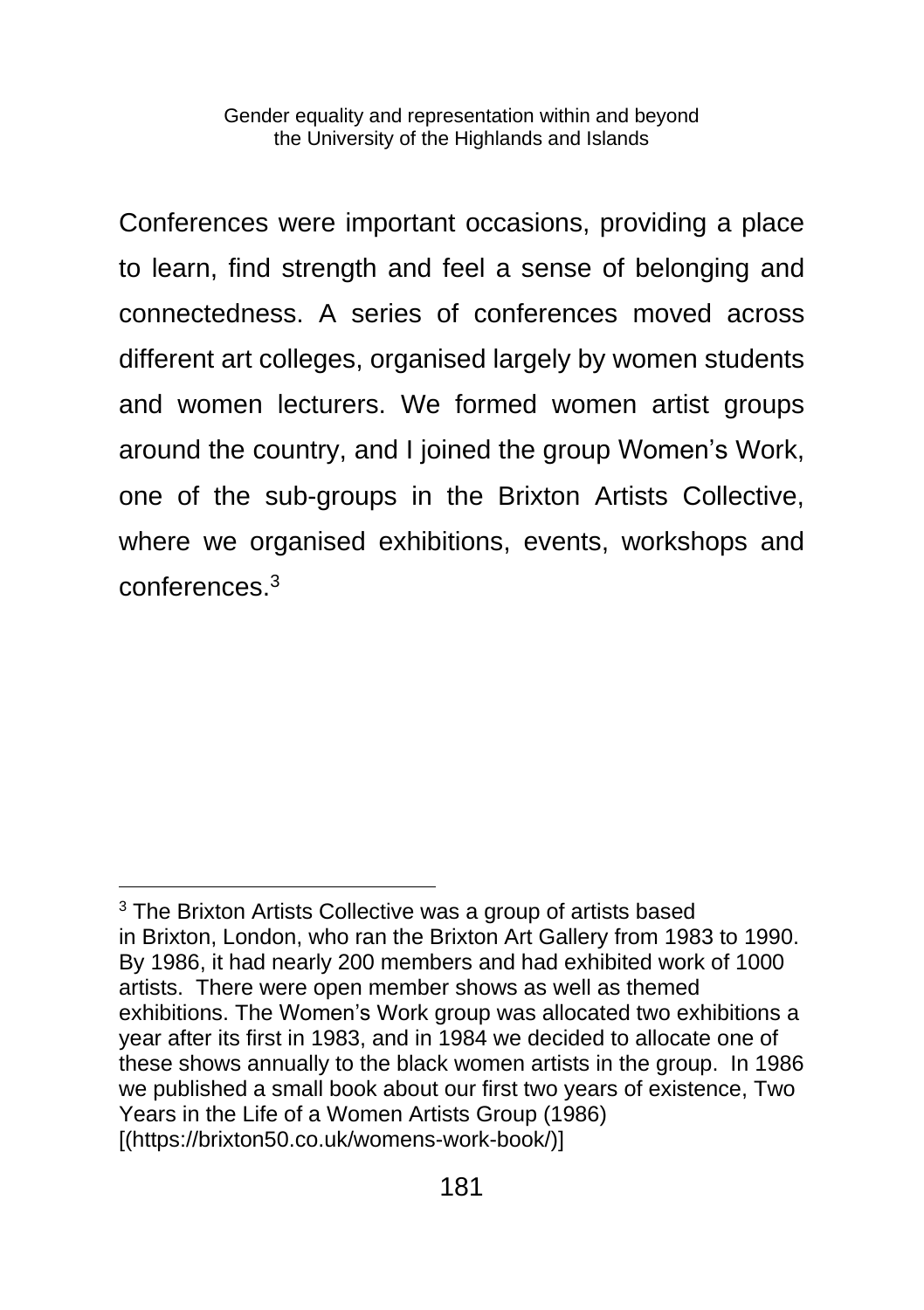

Figure 5.2: Our Territory, Women's Work III. Brixton Art Gallery. General installation view (1984) (Photo credit: Roxane Permar)

Feminist perspectives influenced my teaching in a variety of ways, including my approach to content and the theoretical framework I presented to students. Much of what we did at that time has subsequently been adopted more widely in universities. In my teaching style I tried to actively engage students, even in my lecture courses. I introduced teaching materials which challenged traditional curriculum content in order to encourage diversity of art practice and positive role models for all students. I attempted teaching and learning approaches which fostered non-hierarchical,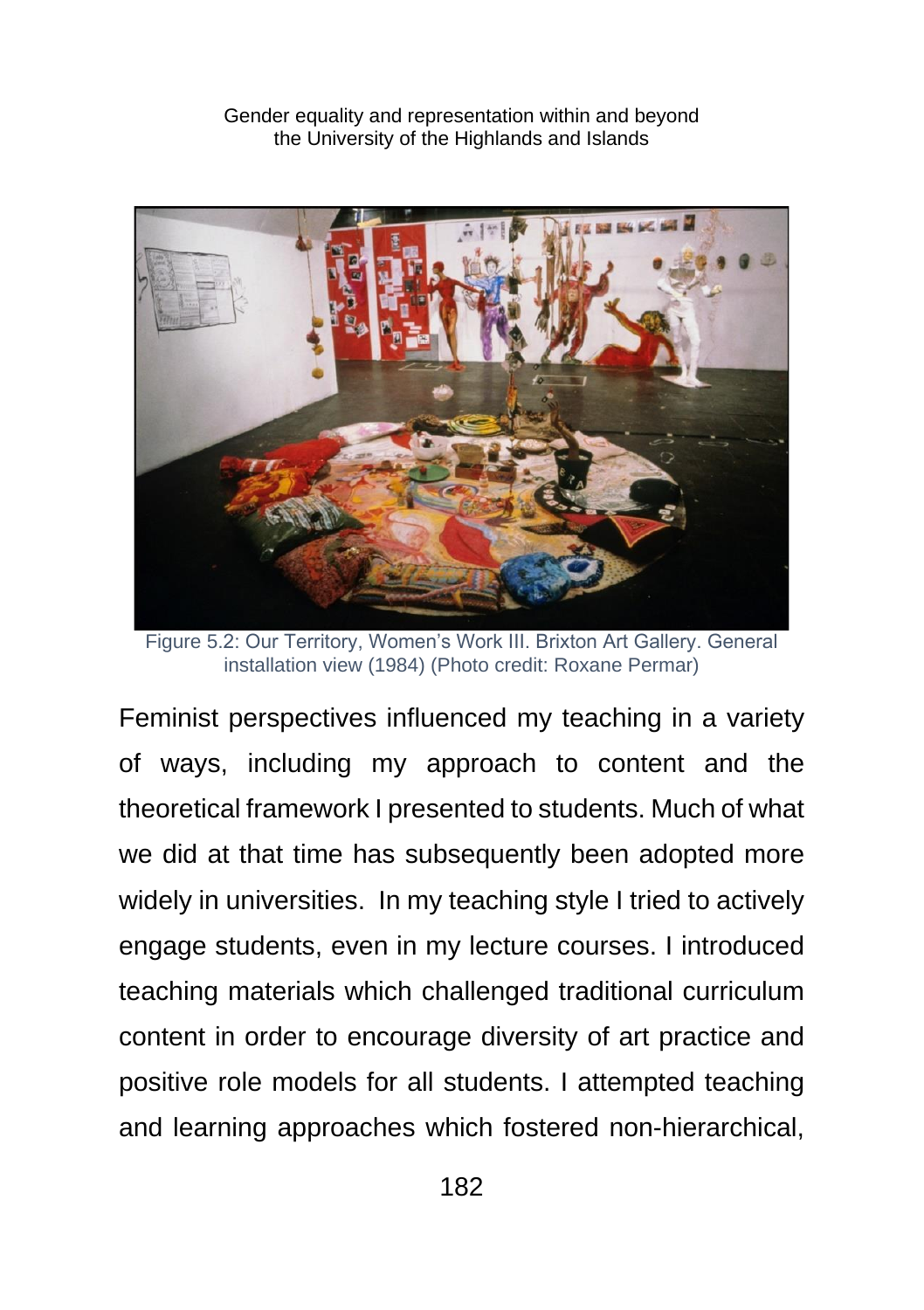open and inclusive learning environments. I treated students with respect, as equals, and I aspired to empower students, enabling each one to fulfil their potential by encouraging self-reflection and critical thinking. I also tried to help students understand their position in relation to the social and organisational dynamics they encountered, specifically in the art world. A colleague once remarked that students were "unteachable" after working with me. I took that as a compliment.

This first opportunity to design and test new approaches to teaching arose in 1984-85 when I was invited to create a new short course targeted at art and design professionals at St Martin's School of Art in London (Central St Martin's College of Art and Design). The course, The Nude and Sexual Politics, was very successful and ran for three years in 1985, 1986 and 1987. I used feminist theories of art and representation as the framework for a series of investigations, I developed an approach that combined practice and theory in order to break down barriers between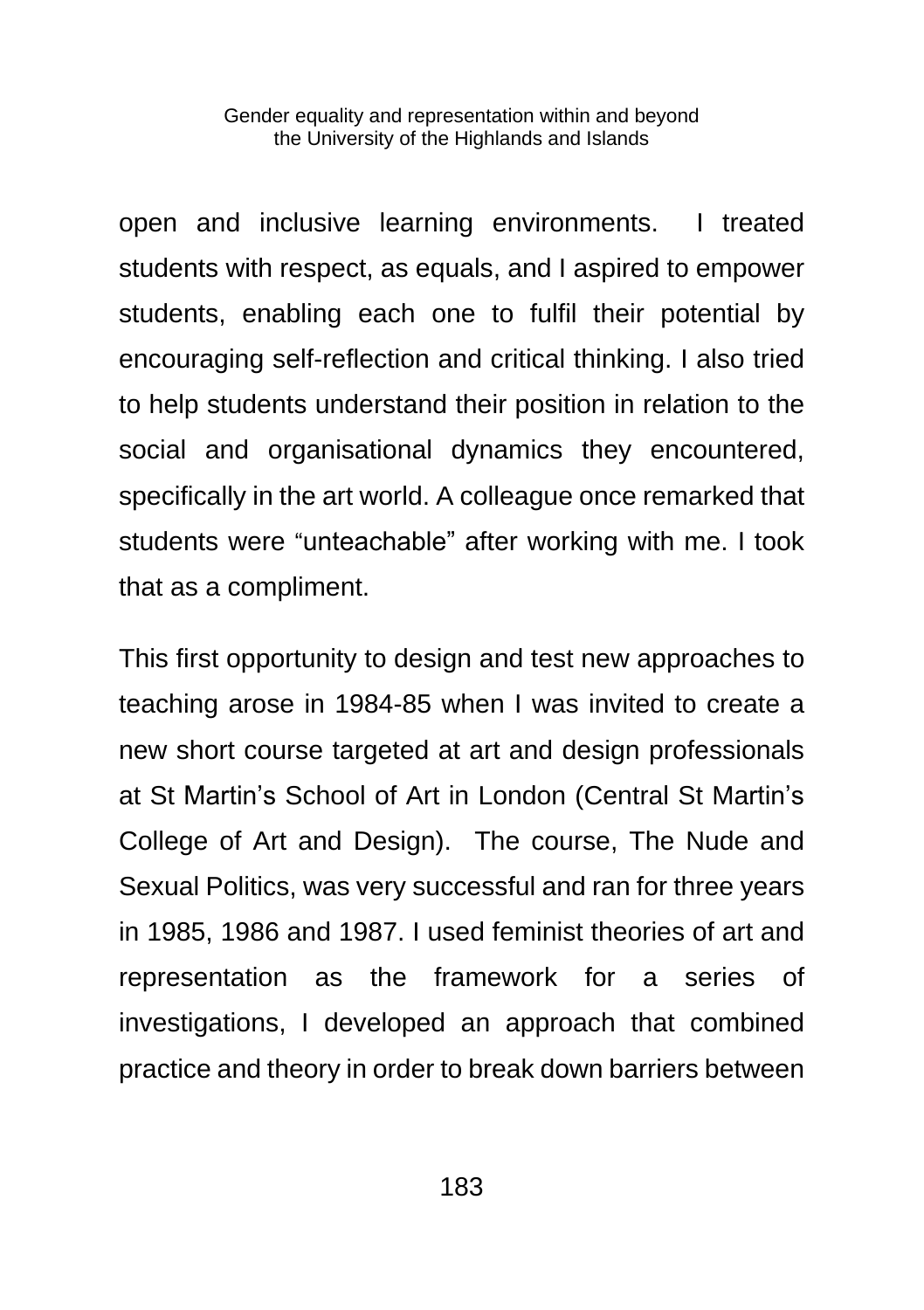artists and models as a means to interrogate traditional modes of representation.<sup>4</sup>

## **Being a feminist artist in academia**

"To live a feminist life is to make everything into something that is questionable. The question of how to live a feminist life is alive as a question as well as being a life question." (Ahmed 2017: 2)

I quickly realised that a great deal needed changing in higher education and that an hourly paid lecturer with no 'position' could have any influence over change. I thus began to seek a permanent post in the belief that I could make a difference. I secured a fixed-term post for two days a week, for two years, which stretched to three in the late

<sup>4</sup> The title Nude and Sexual Politics referenced Kate Millett's analysis of patriarchal power in Sexual Politics (1970). Feminist theories of art and representation drew on such feminist analysis and applied it to the visual arts, critically examining both visual representations of women, art produced by women and the position of women in the art world. The female nude came under particular scrutiny, as it was so predominant in Western culture and indeed a symbol of it. In her feminist critique of the female nude, Lynda Nead cited the feminist approach to life drawing undertaken in this short course, The Nude and Sexual Politics (1992).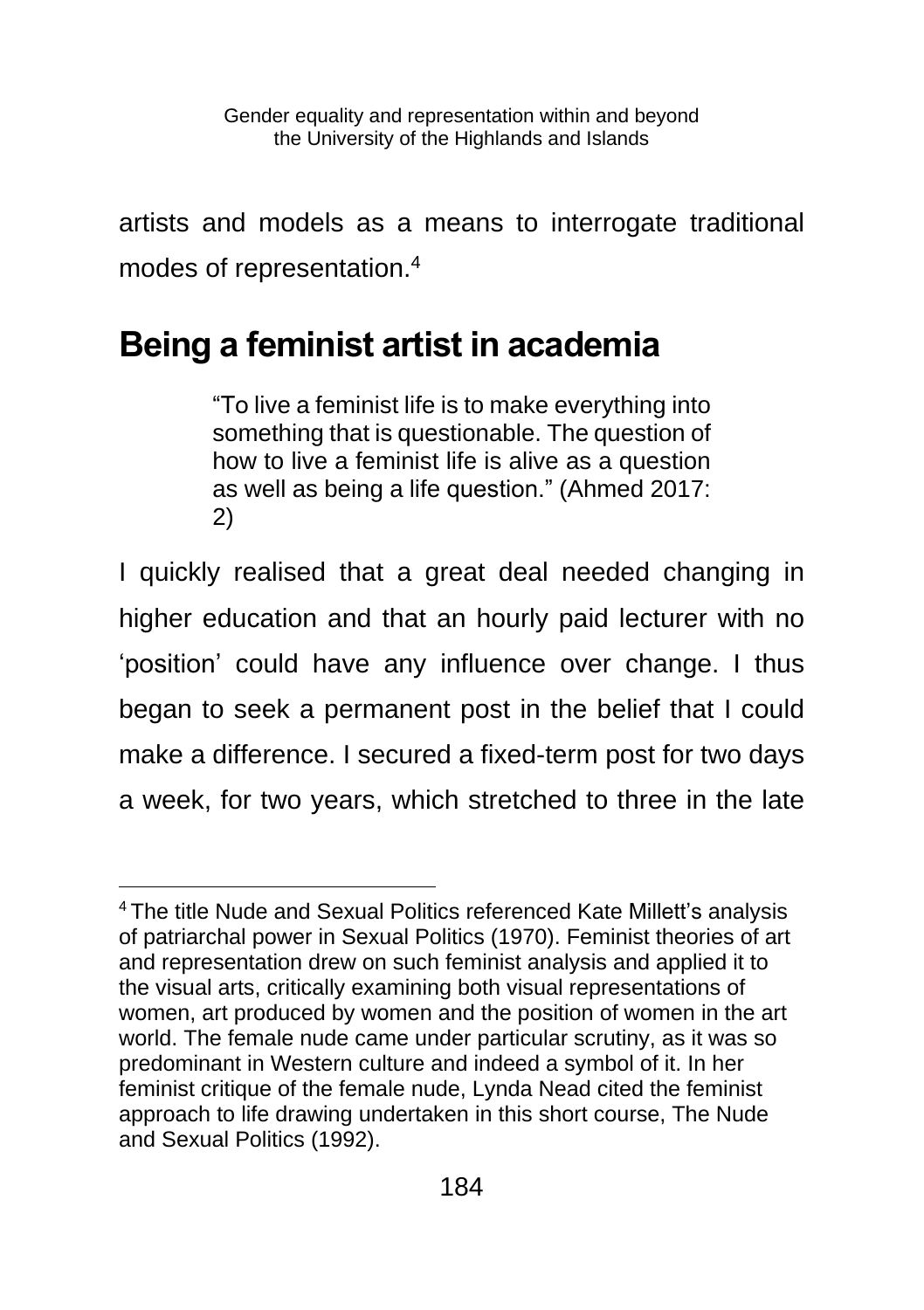1980s and early 1990s. For the next ten years, from 1992, I had two permanent posts, one fractional and one full time.

While feminism may have driven me to seek a position of influence, it didn't necessarily help me to function well within established institutions where patriarchy reigns, power hierarchies are firmly entrenched and unconscious bias is usually the norm. I have experienced resistance in all of the universities where I've worked, from subtle, nuanced prejudice to overt antagonism, which I would describe as harassment and bullying. I am not alone in this experience. Many of my women colleagues in academia have also experienced similar resistance. I must hasten to add, that I have also received significant support, too, from colleagues in these institutions. And I have always relied on my network of women artists for mutual support, as I have experienced one challenge after another in academia.

Attempts to diversify curriculum content and bring in examples of practice by women and ethnic minorities were in some cases vociferously decried. Some (male)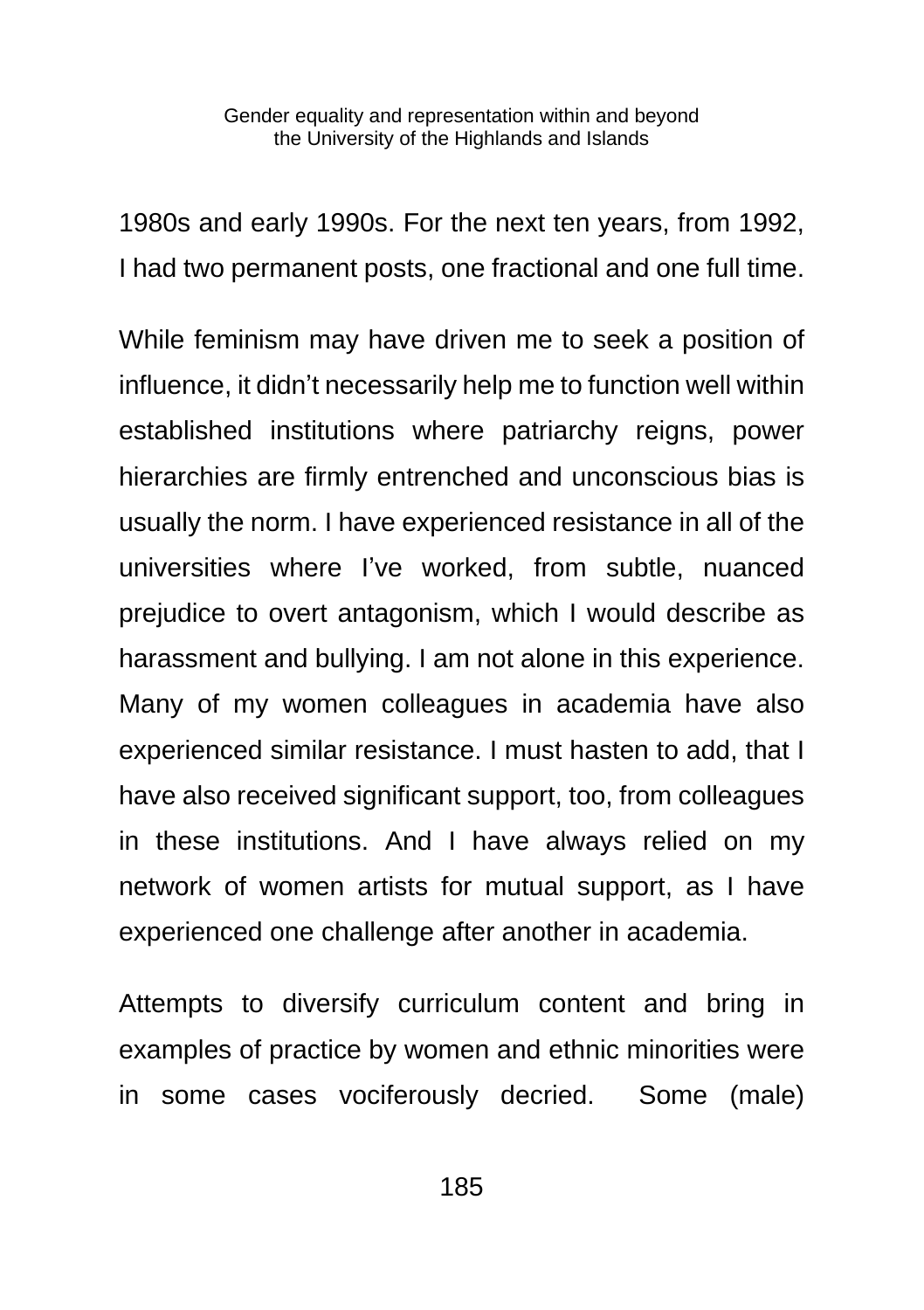colleagues seemed unable to accept the presence of women teaching, to respect or acknowledge our expertise, experience and authority. Others have simply seemed bemused by the fact that we are women, and, I suspect, simply don't take us seriously. One of my (male) referees from an art college in the late 1980s told me he had written in a reference that, even though I was a woman, "I could teach men". And, indeed, at interview I was interrogated about this point. Another of my male colleagues told me I was different from other feminists with whom he had worked because I was "pragmatic".

That pragmatism combined with an 'angry' feminist drive is perhaps what has motivated me to keep going within academia. Fortunately, I have witnessed change albeit more slowly than I'd like. My feminist approach became evident in many ways in the Sculpture Area in Birmingham where I held my first permanent post. Generally the Sculpture Departments in art schools were heavily male dominated. When I arrived to Birmingham in January 1992, about 15% of the sculpture students were women, whereas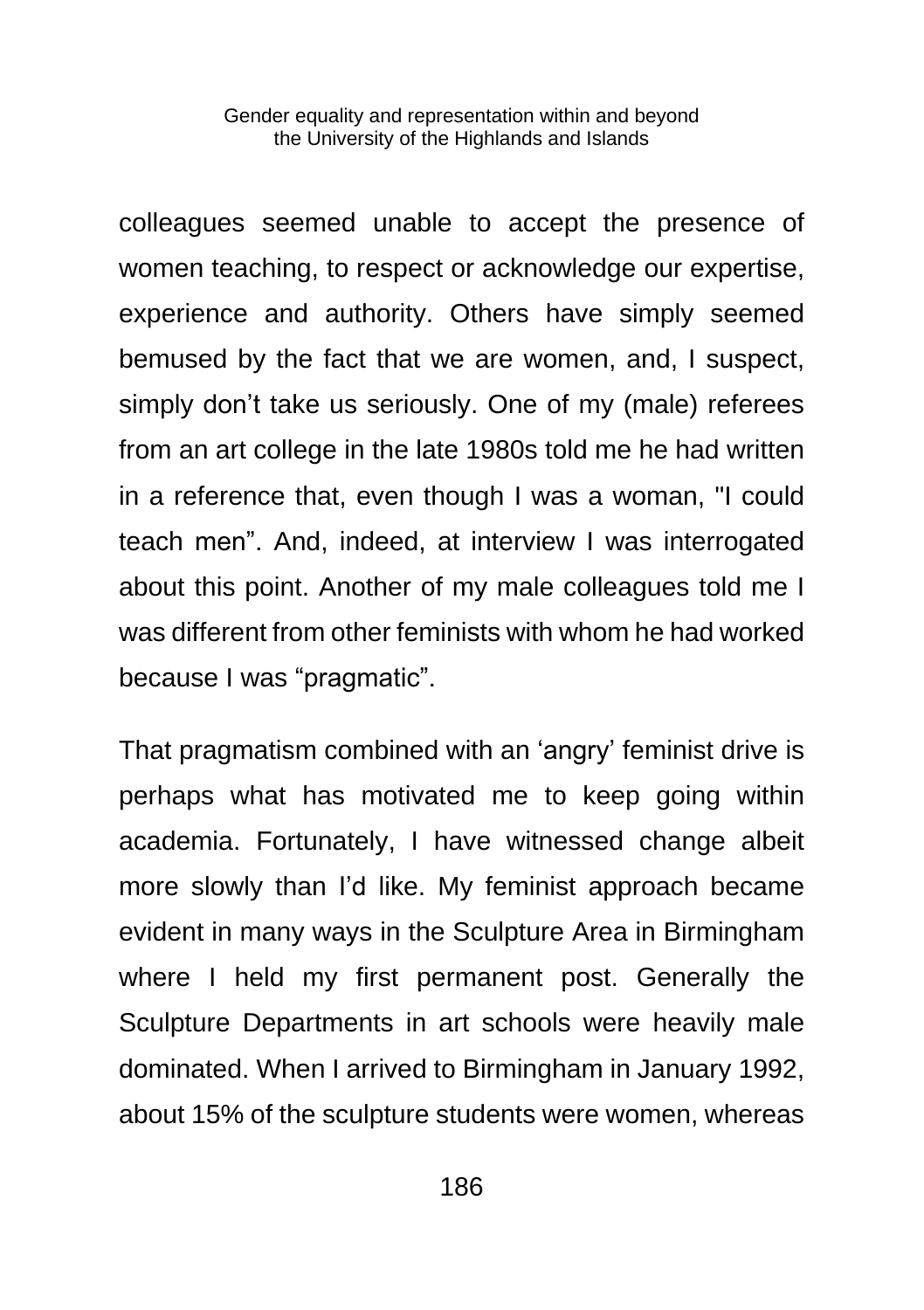there were just over 50% women students in art schools studying Fine Art. By the time I left in 1998, women students formed the significant majority in our Sculpture Area.

Sculpture Departments were equipped with conventional workshops for wood and metal rather than materials that might be considered more "womanly". I suggested we buy a sewing machine, iron, and ironing board, which happily wasn't resisted. Perhaps more controversially, after I was put in charge of the area, I introduced training for all students whether male or female, in the use of power tools and construction technologies for wood and metal. The latter caused dissent among some colleagues, but my argument that all students needed to learn how to use all the available tools and equipment won over in the end. I reasoned that we had to fight the presumption that women students didn't weld because of a 'natural' disinclination rather than because no one had ever taught them, or demonstrated belief in their ability to be able to weld.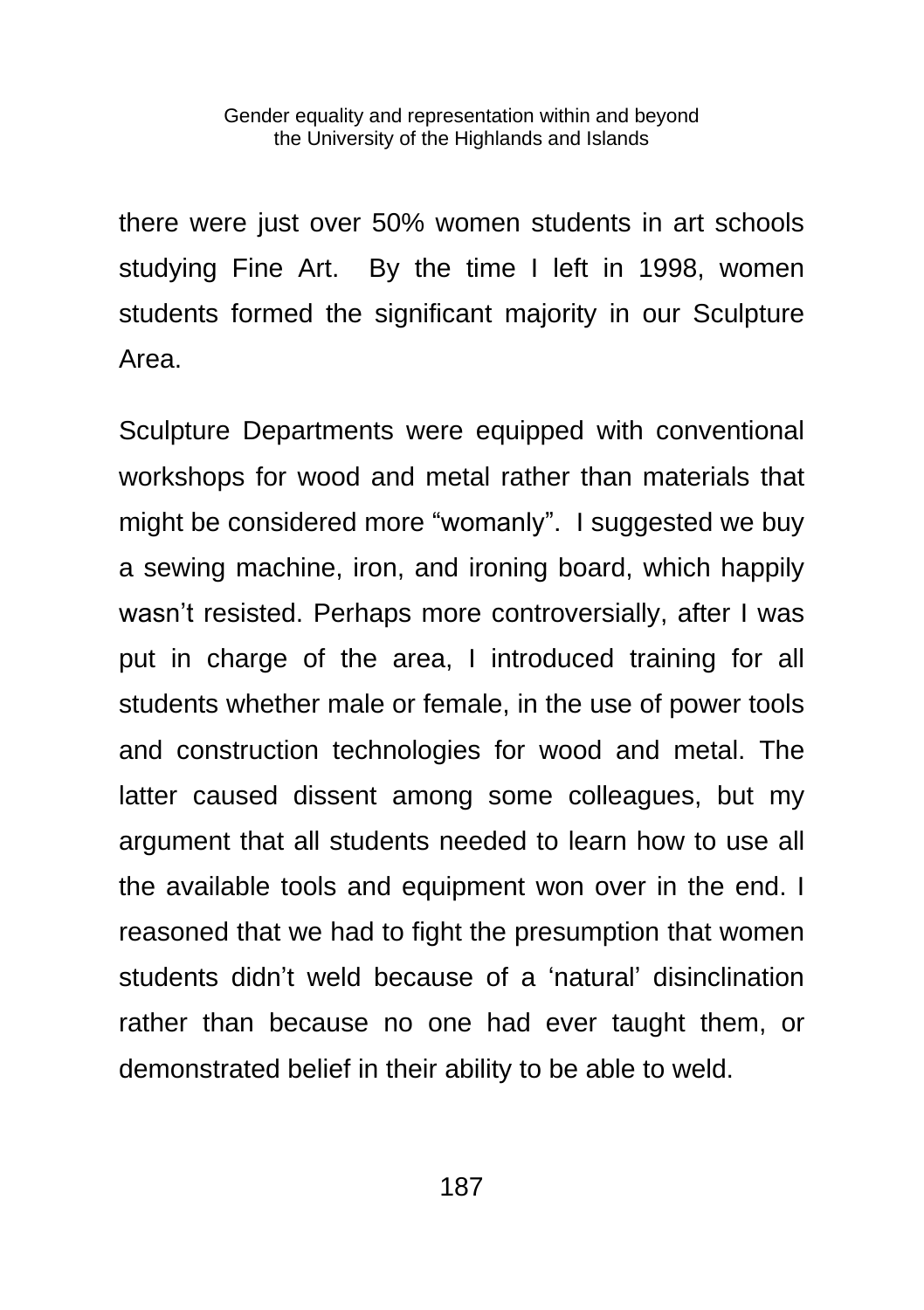The materials that sculpture students began to use became much more diverse, including soft materials in addition to welded metal and constructed wood, reflecting growing confidence among the women students as well as the impact women artists had on the discipline. For example, we invited women artists who worked in unconventional ways, such as Cornelia Parker, Tracy Emin and Emma Rushton as guest speakers. The use of ephemeral materials such as dust, textiles and sound became increasingly common, which at the time was a rather brave step.

In 1997 I wrote an article for *Make* magazine about the role and position of women in art education which was republished in 2015 in a collection of articles from the magazine. I praised women artists' positive influence in fueling creative change in the worlds of both art and art education. I asserted that women, by this time, were responsible for introducing new subject matter and making space for plurality of practices in art schools (Permar 2015).

188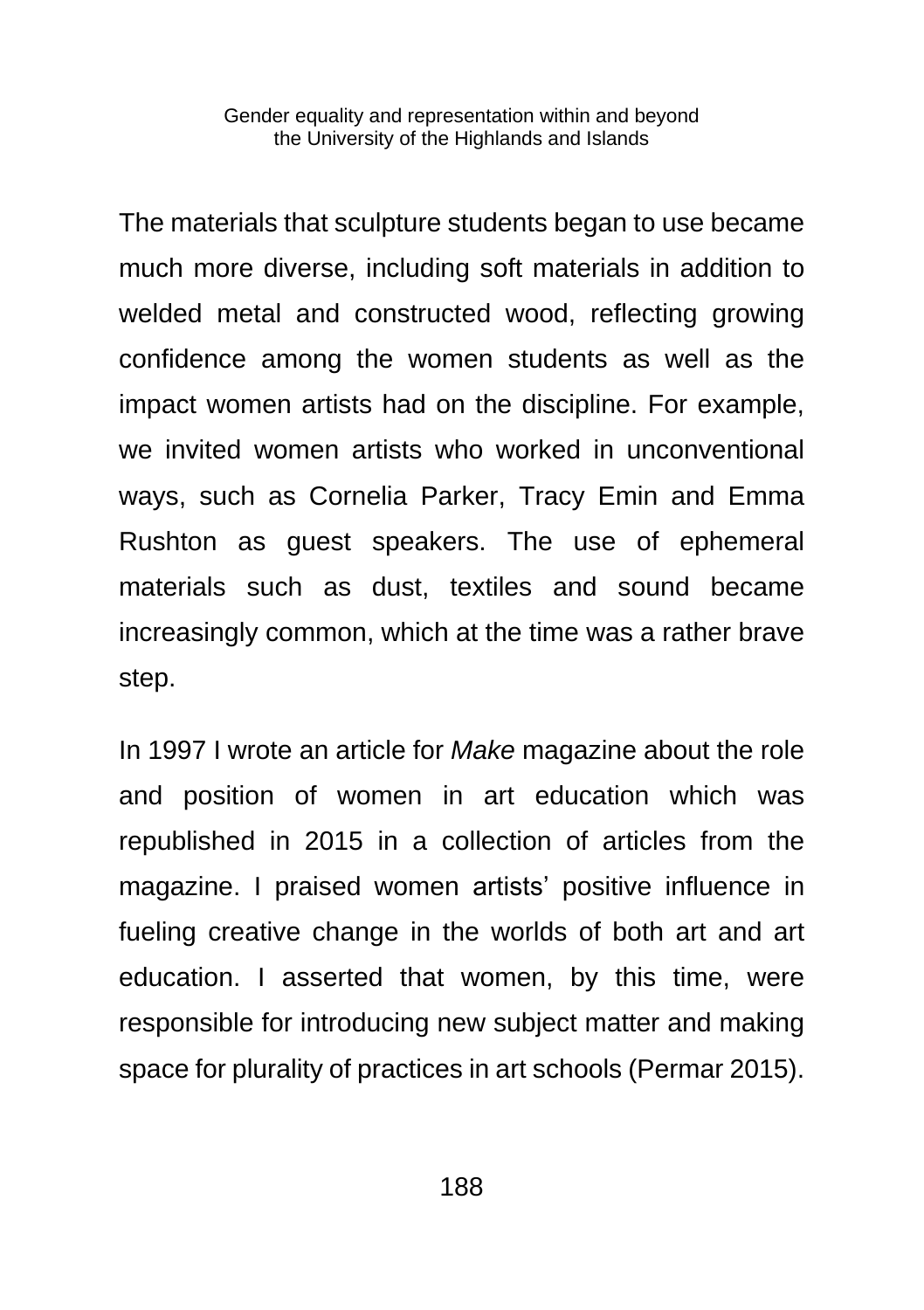This early experience has widened my thinking and opened doors to work with students who explored not only feminist driven subject matter but also issues related to race and class. By the late 1990s, I could see definite changes for women in the art world. Women had greater visibility as professional artists with concrete signs of increased opportunities and recognition.<sup>5</sup> More women were teaching in art schools, and some were creeping into senior positions.

#### **Being a feminist artist in UHI**

"I think of feminist action as like ripples in water, a small wave, possibly created by agitation from weather; here, there, each movement making another possible, another ripple, outward, reaching . . . ." (Ahmed 2017: 3)

I continued to apply my feminist principles as I gained increasing knowledge and skills about pedagogy and institutional dynamics and moved through different

<sup>5</sup> For example, between 1990 and 1999 two women, Rachel Whiteread (1993) and Gillian Wearing (1997) won the prestigious Turner Prize. Whiteread was in fact only the first woman to win the prize. In 1997 the shortlist was all women (Tate 2017).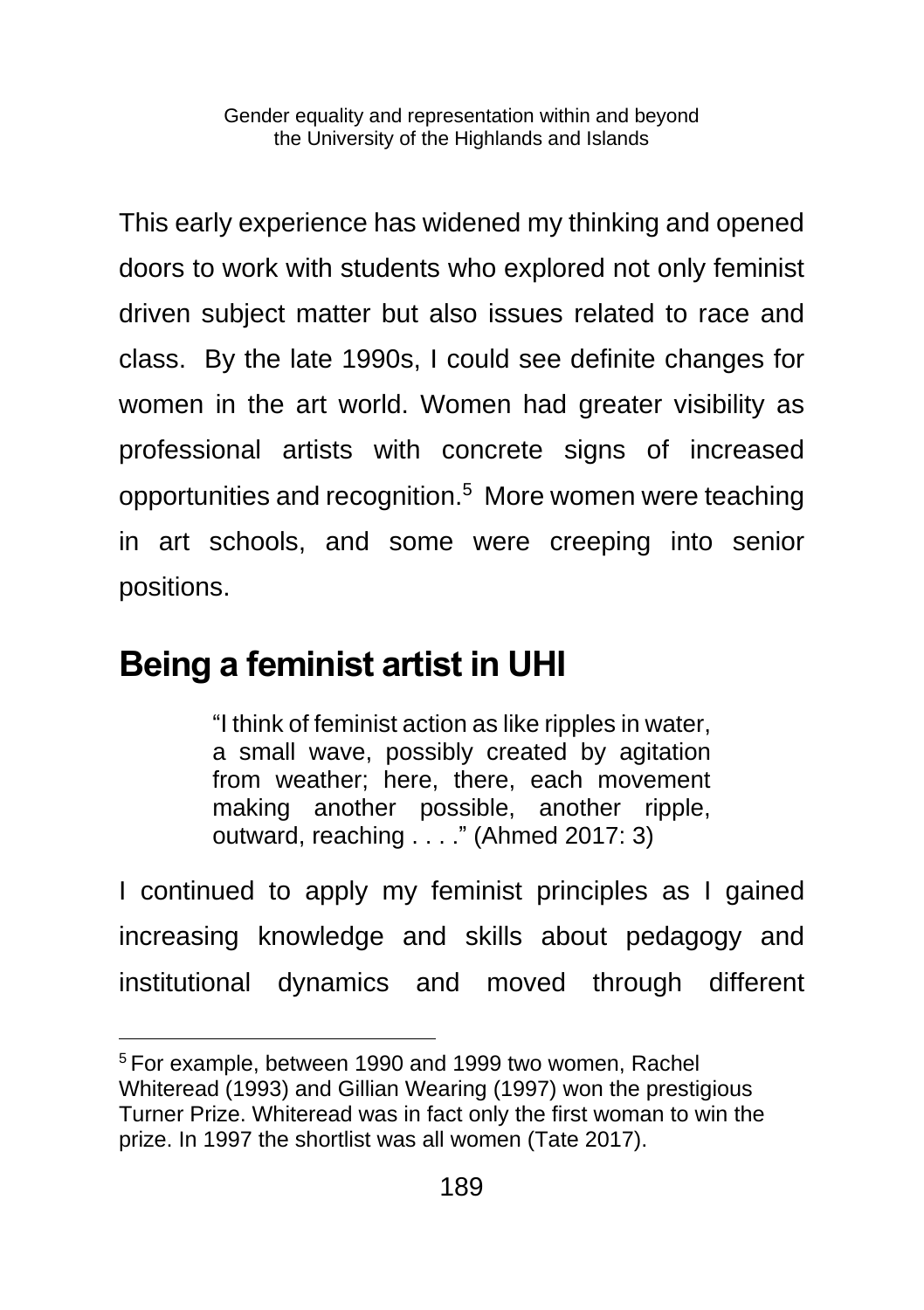positions within academia, eventually arriving at UHI in January 2001. Once again I became an hourly paid lecturer for three days a week, seven weeks a year on the programme which eventually became the BA Hons Degree in Contemporary Textiles at Shetland College UHI. This choice enabled me to relocate to a community I had first visited in 1985 and with which I had become increasingly involved through regular visits and two collaborative art projects, The Nuclear Roadshow with Susan Timmins (1990) and The Croft Cosy Project with Wilma Johnson (1992-95).



Figure 5.3: The Nuclear Roadshow. Roxane Permar and Susan Timmins. Installation at Eshaness, one of 6 sites. Shetland. A Projects UK Live Art Commission (1990) (Photo credit: Roxane Permar)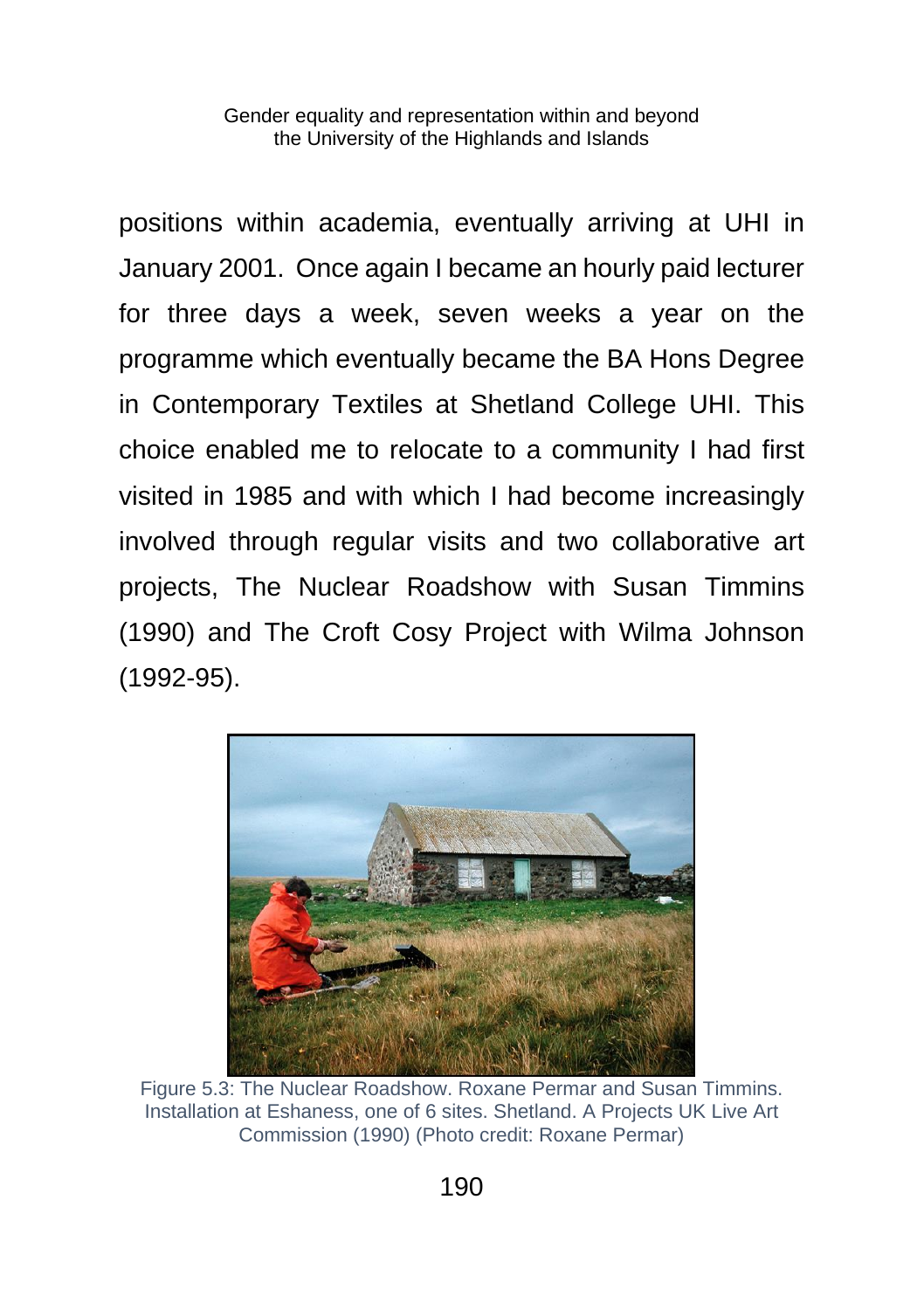The move was important because it forced me to redefine and redevelop my professional practice as well as the role research played in my teaching. The move is important because it forced me to redefine and redevelop my art practice as well as my teaching. This move was not regressive, for rather than merely retracing steps in my early career as an hourly paid lecturer, I met new challenges that have required me to develop new and different approaches to teaching and learning. It has included adapting to new situations, such as teaching on a design course and teaching for the first time exclusively with women students and colleagues.

The development of the MA programme, Art and Social Practice, is the most significant outcome in this process of change, and it forms my institutional point of reference for the remainder of this chapter. Social art practice, for the benefit of non-specialist readers, is one which is considered to be 'situated,' a form of creative practice embedded in a location that impacts on the work and gives it meaning. This form of practice involves working with people, is process-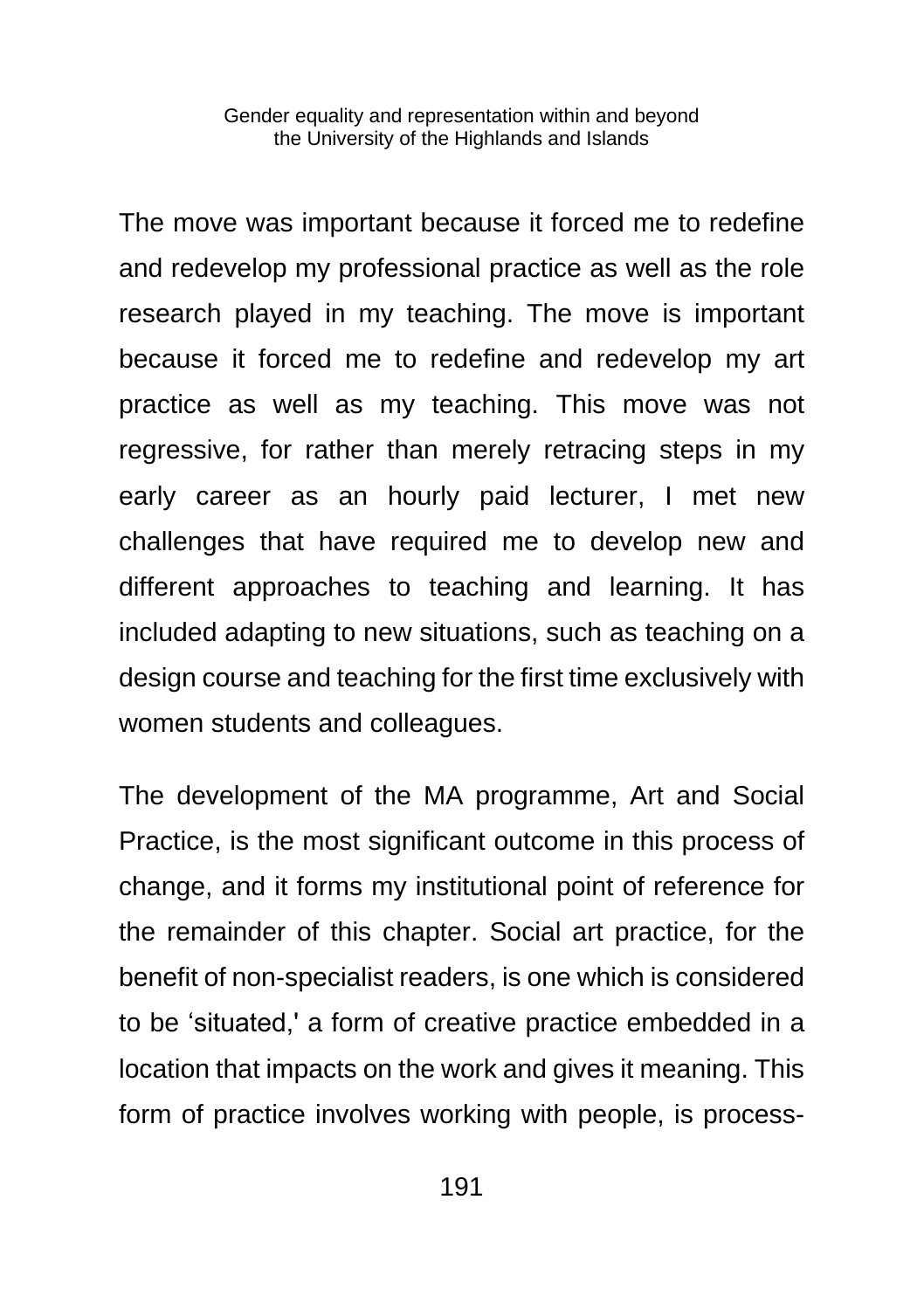based rather than product orientated, and invites people to take part in engagement through collaboration or participation. Socially engaged practice is described by a variety of terms, including socially engaged art, social art practice, embedded practice or situated practice.



Figure 5.4: Installation for The Windows. Roxane Permar. Central St Martin's School of Art, and Design, Charing Cross Road, London (1990) (Photo credit: Roxane Permar)

The programme has grown out of two modules, one each for undergraduates and postgraduates, originally created during an Artworks Scotland Pilot Research Project, funded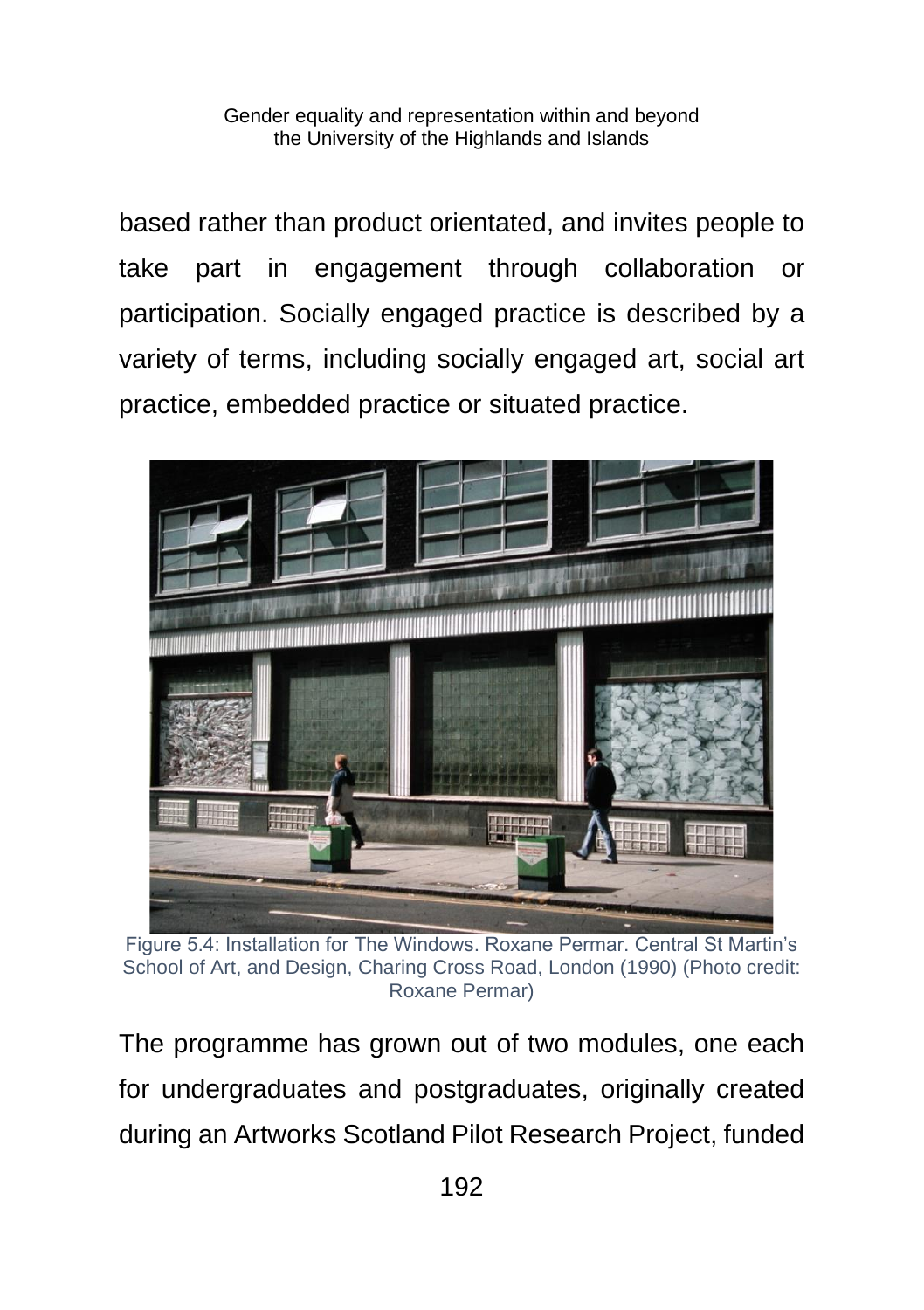by Creative Scotland, in 2013-14. Findings from the research project revealed that it is possible to teach socially engaged art practice using virtual tools and that synchronous technologies were shown to provide students with the most effective virtual learning experiences. Students told us that we should create an MA programme in this field of practice, which, came into fruition in 2017 with validation of the MA Art and Social Practice.

The programme commenced in September 2017. Currently we are in our fourth year and the programme has grown exponentially. It has attracted an overwhelming majority of women students, and currently there are only two male students out of 43 students in total. This majority may be due to the fact that based on statistics from 2016/17, women form approximately 65% of art students in UK higher education (Robinson 2021: 4). Or perhaps this field of art practice is particularly gendered, as it involves working with people, a form of work conventionally attributed to women's work. The programme team comprises four lecturers, all women.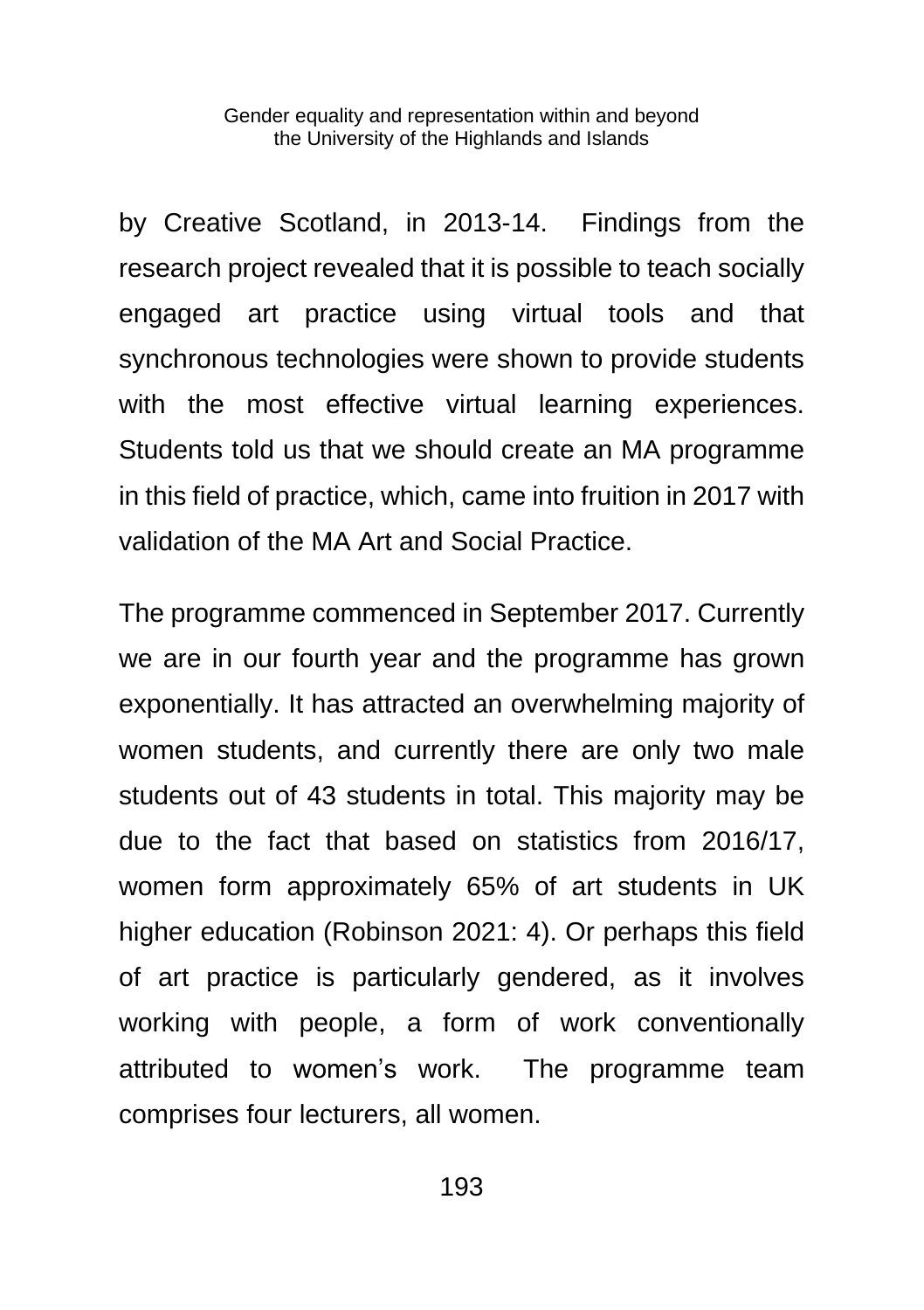Feminist principles and values underpin the programme, although when I initially proposed the course, and as we developed it, I did not intentionally set out a feminist agenda. The programme ethos is wholly in step with the feminist approach embedded in my pedagogical practice. Thus the teaching and learning environment is studentcentred, non-hierarchical, open and inclusive. These qualities help generate a sense of shared ownership and responsibility for teaching and learning among all of us, lecturers and students alike. Networking, and collaborative and relational teaching are also fundamental to learning and teaching throughout the programme.

Curriculum design for the programme embodies lessons learnt from feminism, too. Plurality of practice underpins content. The need to question, and to test, is important, and feedback from students helps improve the course. In the spirit of plurality and interdisciplinarity, social anthropology, specifically a module about communities of practice, provides students' core theoretical foundation, rather than visual art theory. New subject content is embedded into the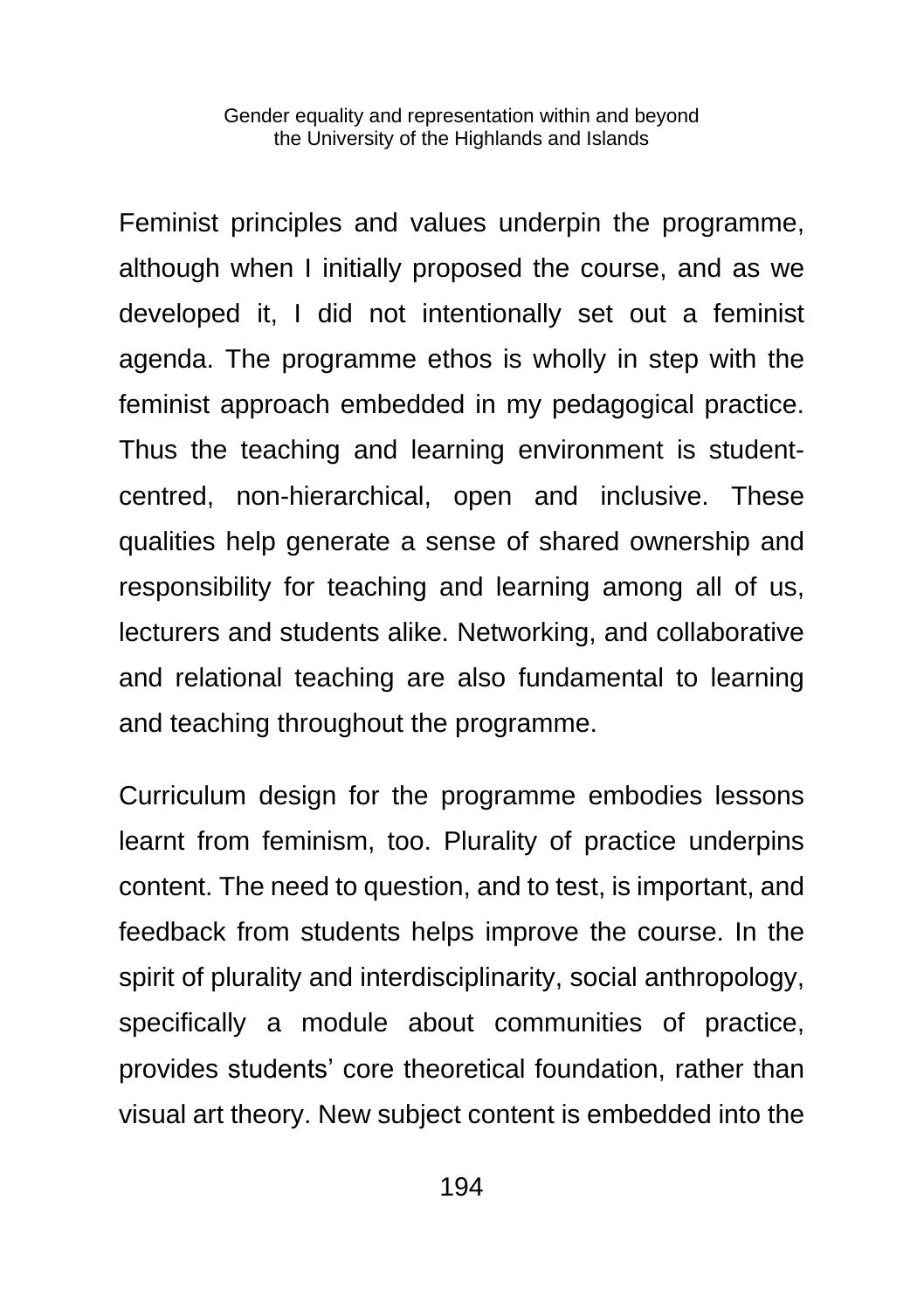curriculum that is unusual for conventional art and design education, but which is indebted to feminist pedagogy, including reflective practice, ethical engagement and decolonisation. Additionally we foreground island and rural practice, bringing firsthand experience of living and working in small and/or geographically remote communities to a field that has until recently been dominated by urban practice.

The MA Art and Social Practice is the first postgraduate programme in its field designed to be delivered entirely virtually, with students working from anywhere in the world, joining seminars and study groups through video conferencing spaces, and accessing learning resources in online virtual learning environments, in our case Brightspace. Using virtual tools may not seem innovative within the context of UHI, which is geographically distributed and provides tertiary education through a range of modes that has always included online and networked delivery as well as "site-specific" delivery on its thirteen campuses. However, in 2012 when I first began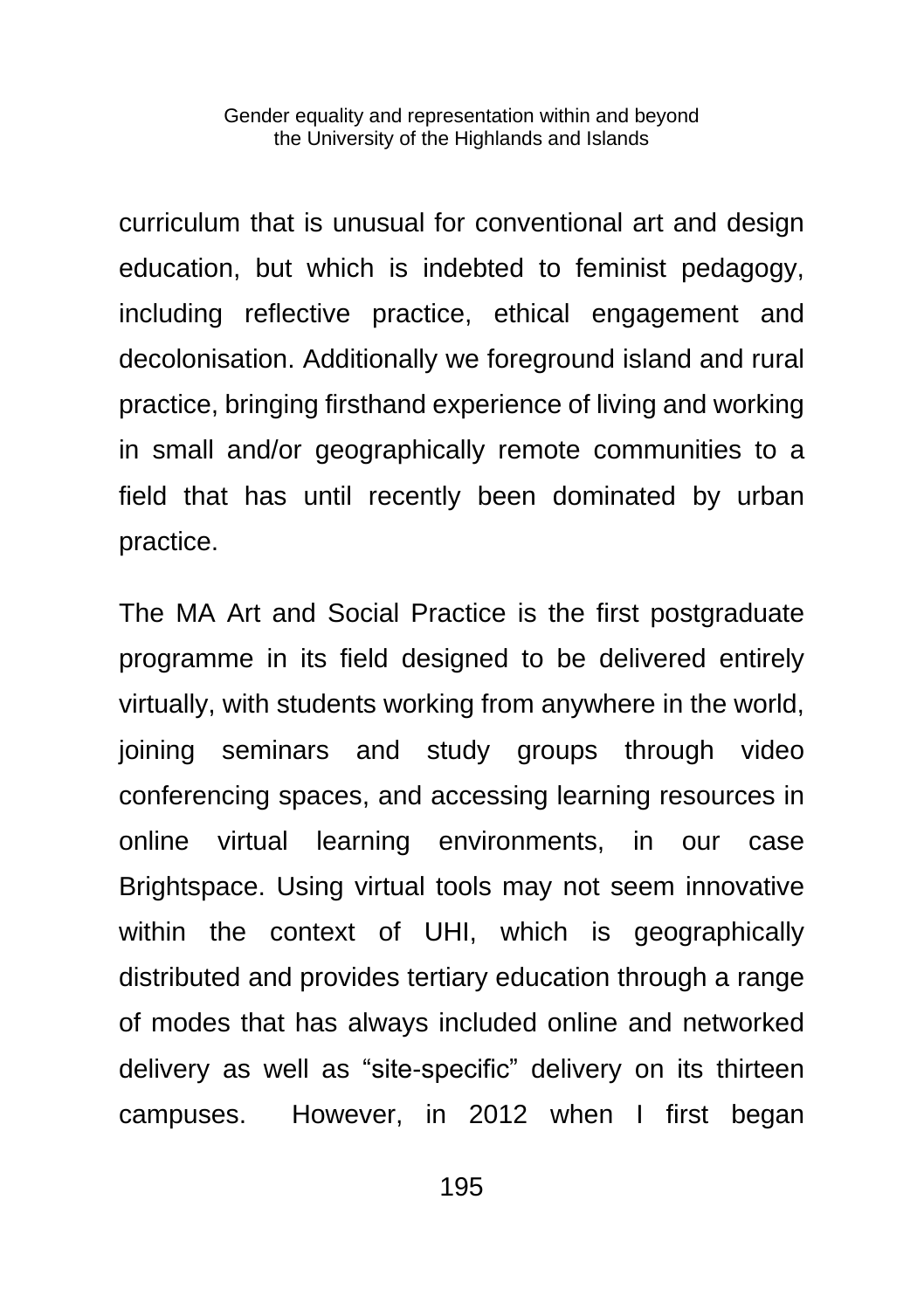investigating the idea to use virtual tools to teach socially engaged art, it was unimaginable among UHI lecturers in the visual arts to deliver an art programme without a physical base.

Some of the strengths and qualities of virtual learning and teaching lend themselves particularly well to feminist ways of working. Virtual learning offers flexibility and facilitates networking and connectivity. Artists can work in their own community where they have knowledge and have already developed relationships, a real benefit for social art practitioners. Virtual learning fosters inclusiveness (Stiles 2007). It provides a means to facilitate access to higher education, particularly for students who would not be able to seek a higher degree otherwise. Many of these students are women who have personal commitments such as caring for children, partners or parents that prevent them moving from their home communities to study. Students with mobility issues or chronic illness are equally more able to study in higher education by using virtual tools.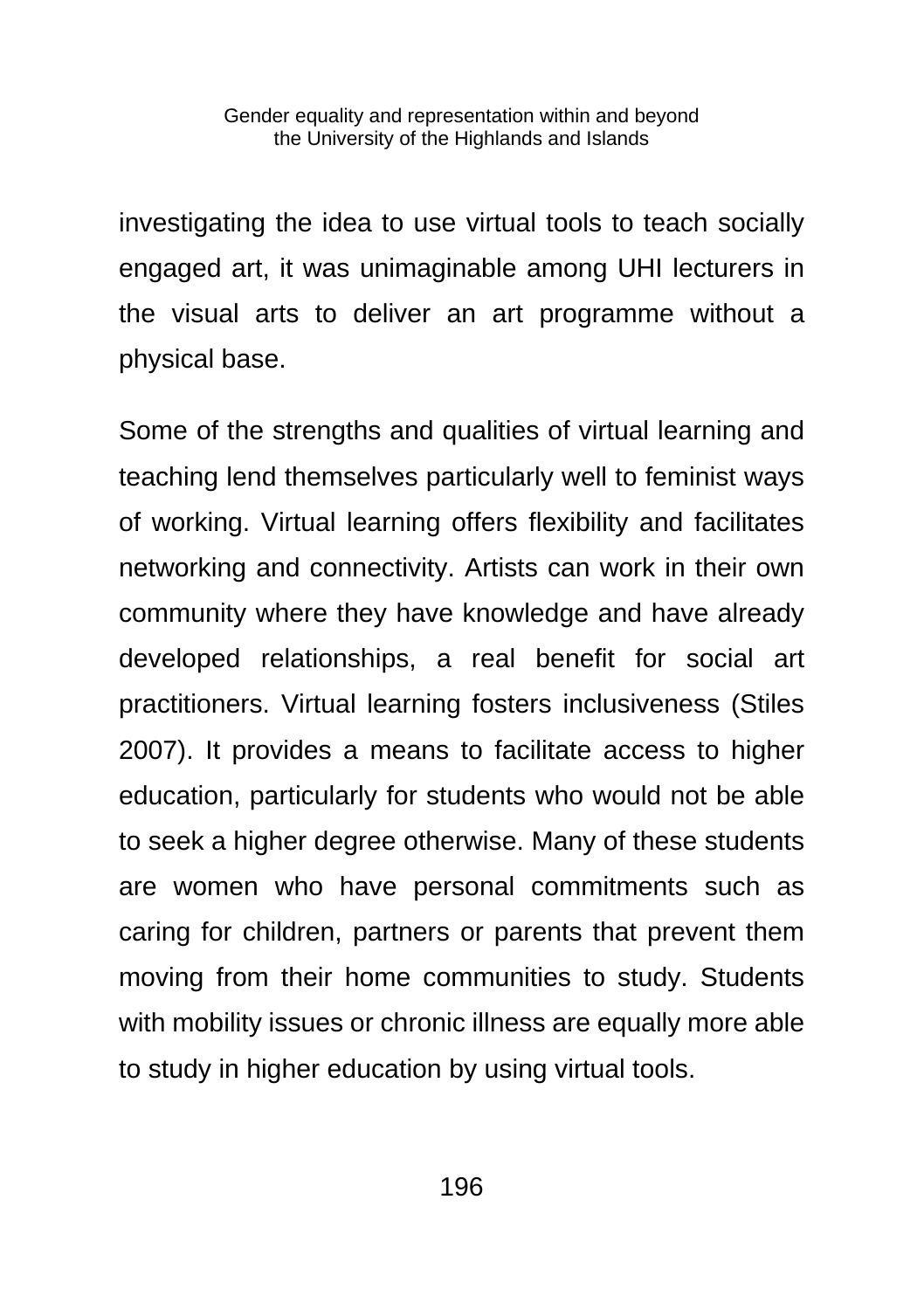Virtual learning of course brings challenges, as do attempts to introduce new ways of working to established structures or new subject matter to conventional curricula. While in many ways UHI is a progressive institution, it is, like other universities, entrenched in patriarchy. Development of this programme faced numerous challenges in addition to the challenge of virtual delivery for a practical subject. The important point is that some challenges resulted in teaching and learning innovations and have brought benefit.

Some of the challenges can perhaps be seen as gendered, particularly marginalisation. It was difficult to take on new module development, and, ultimately, a new programme from my very marginal position within the university, a common issue for women lecturers. I was a very part-time lecturer, I couldn't access development funding, and I had no paid institutional time to work on the proposal to bring socially engaged art into the curriculum. The approval process for the MA programme was slow, arduous and riddled with setbacks. Nonetheless, this prolonged period enabled me to establish a strong philosophy for the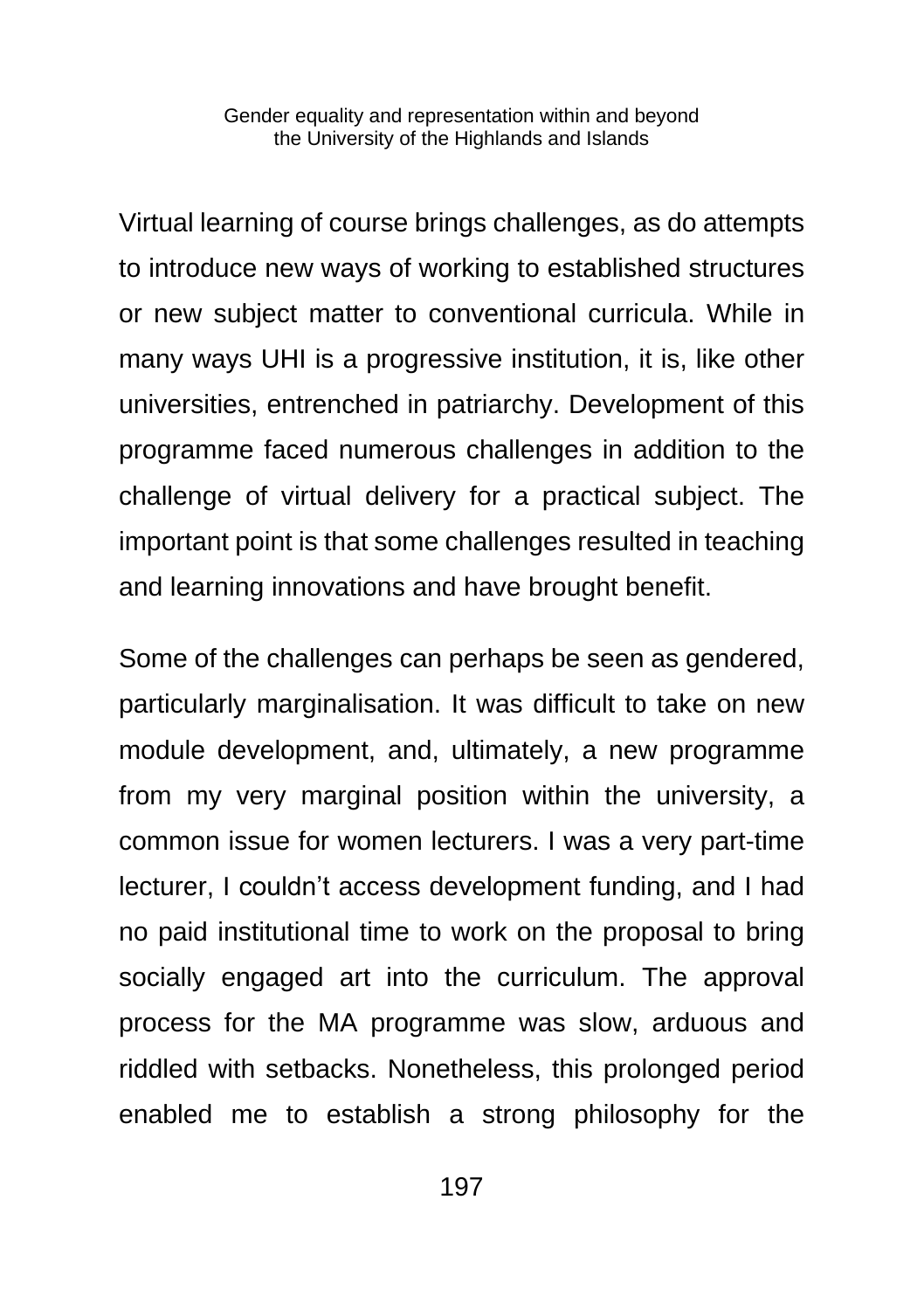programme and identify a development team with whom I worked to establish a firm foundation, and thus a successful beginning.

Our programme has repeatedly addressed challenges around marginalisation. It has been difficult to gain genuine understanding and recognition for the subject at all levels within the university. While a handful of lecturers and managers understood the field of practice, or held blind faith in our ability to make the programme work, some lecturers outside our programme, for example, did not understand it, and did not accept that socially engaged art is real art.

There are teaching challenges, too, including the fact that students and lecturers are dispersed across wide geographical regions, with students based in the Highlands and Islands, the rest of the UK and internationally. We have felt the negative impact of virtuality, including preconceived prejudices about its use and feasibility for our field of practice. Fortunately there are benefits to virtual teaching,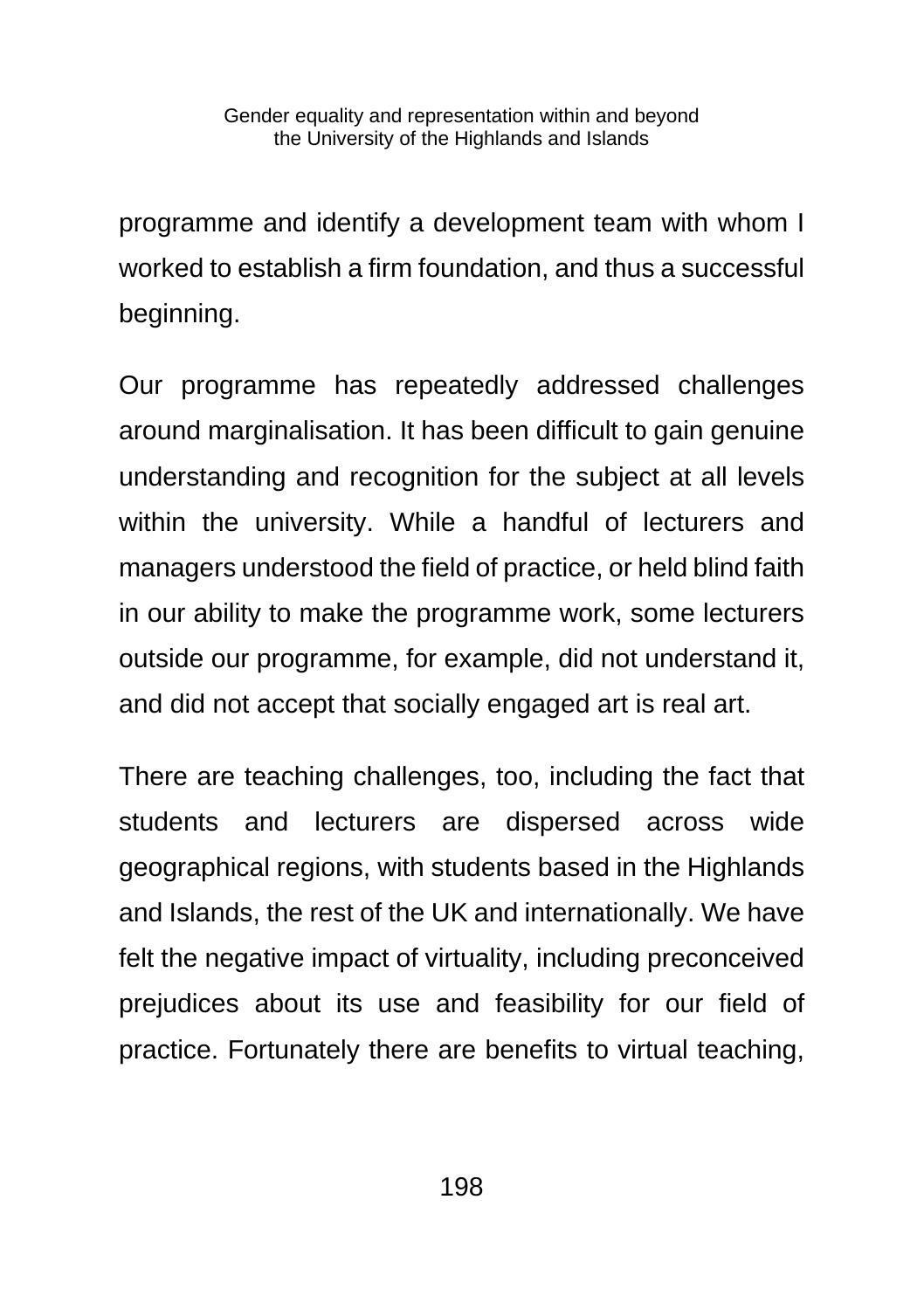and its challenges have encouraged us to develop new ways of working and we continue to experiment.

Values inherited from feminism and feminist art theory of the 1980s have helped to make the MA Art and Social Practice successful and distinctive. Students respond well to the dialogical processes that underpin the programme philosophy, and actively take part in the variety of opportunities for engagement with each other. They are well supported and encouraged, with trust and respect. We listen and have created a variety of mechanisms to collect feedback, and it is important to act on what we learn and to let students know how we do that. These processes not only help improve our programme but contribute to students' knowledge of institutional systems and power dynamics.

The programme is assertively student centred and develops in response to students' needs in order to create relevant learning experiences. It is flexible, enabling new approaches, content and structures to evolve in response

199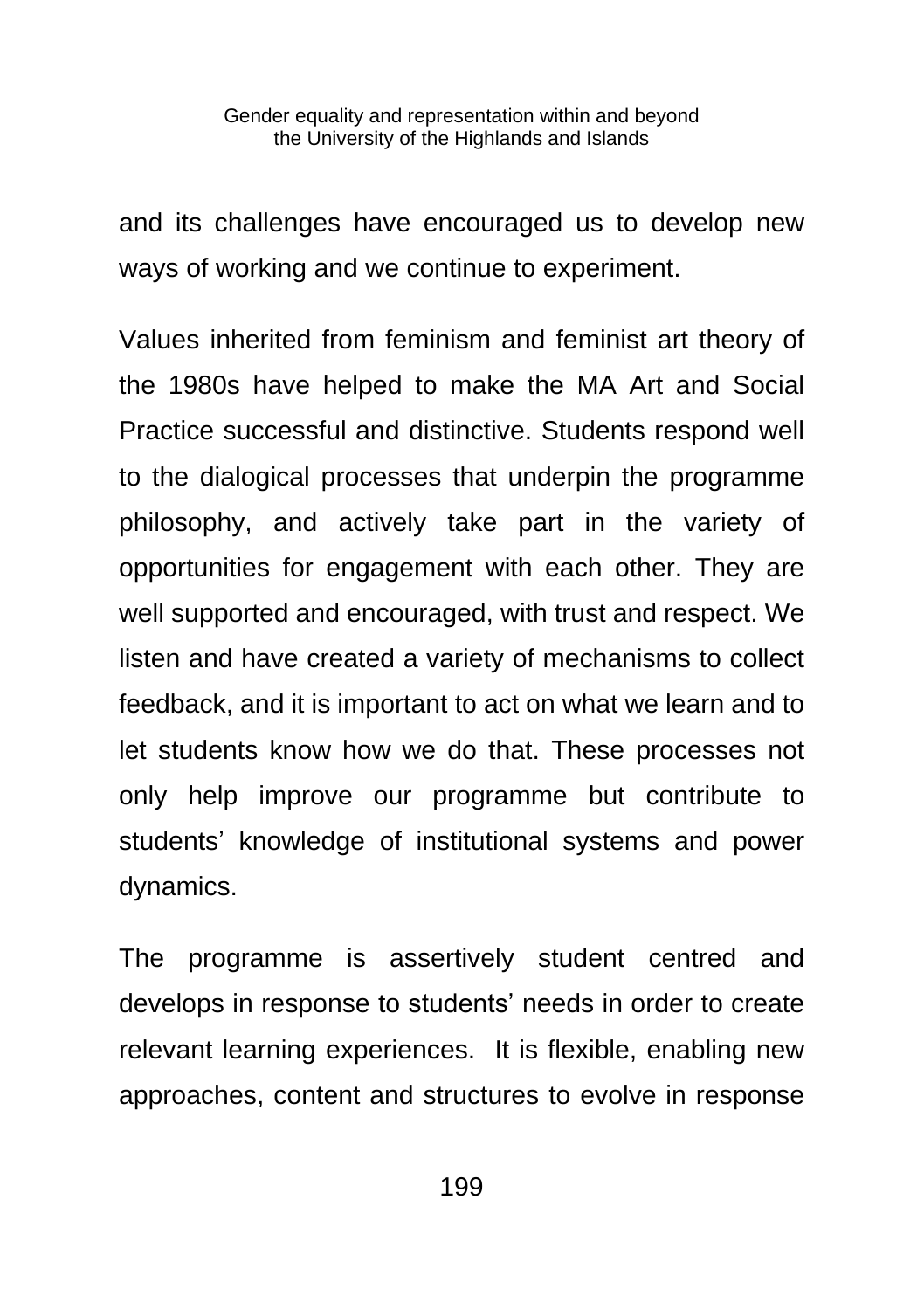to changes in society, global and local issues, shifts in contemporary art practices and education. Students describe our programme as "life changing" and others call it transformational. Mutual support among students and between current students and alumni not only encourages learning but contributes to the formation of collaborative partnerships. We hope that the relationships that begin when students join our programme will become lifelong. Our aspiration to create a supportive and vibrant community of practice is becoming a reality.

#### **Conclusions**

My teaching, research and professional art practice continue to be deeply influenced by feminist theory and activism. The presence of feminism in the university engenders individual and collective empowerment. My engagement in higher education is significantly more effective and rewarding as a result of the way my academic leadership and teaching is informed by feminism.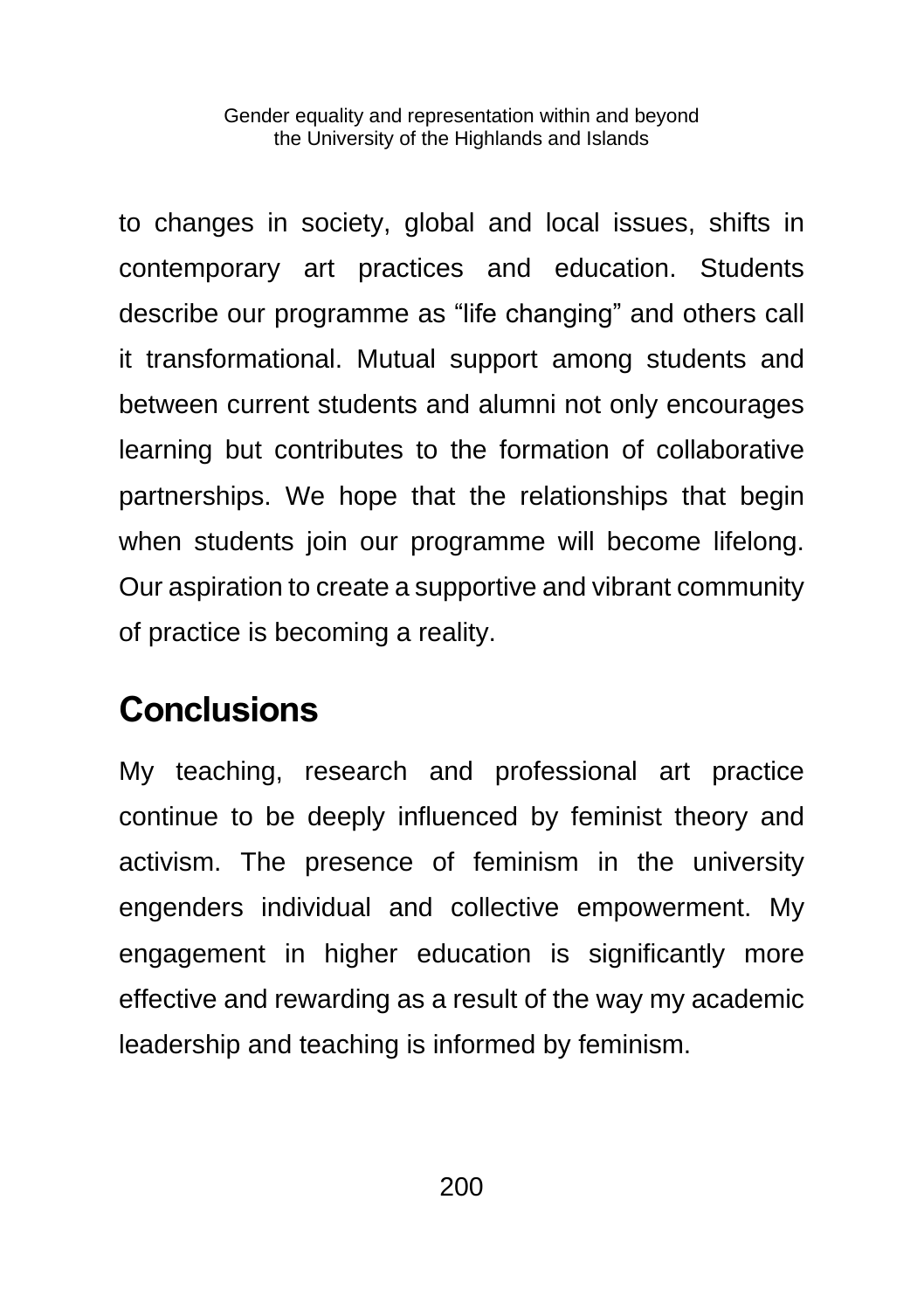Core feminist values improve teaching and learning environments, fostering innovative teaching practices, inclusive curricula and progressive course development. Feminist analysis of social and political structures can encourage our students and colleagues to better understand power hierarchies within institutional structures that impact on learning, teaching and professional careers.

Feminists work for change, and as a long-standing feminist, I strive to make a difference to the lives of those with whom I work in the hope that the ripple effect will have wider reaching impact. Thus we can become better equipped to understand our positions as professional practitioners, and students, and be empowered to shape a sustainable career whether in education or as a creative practitioner. In future I hope that our students will contribute to making society better, and to improve our institutions.

#### **Acknowledgements**

This text is adapted from a presentation I delivered at the Association for Art History's 2019 Annual Conference at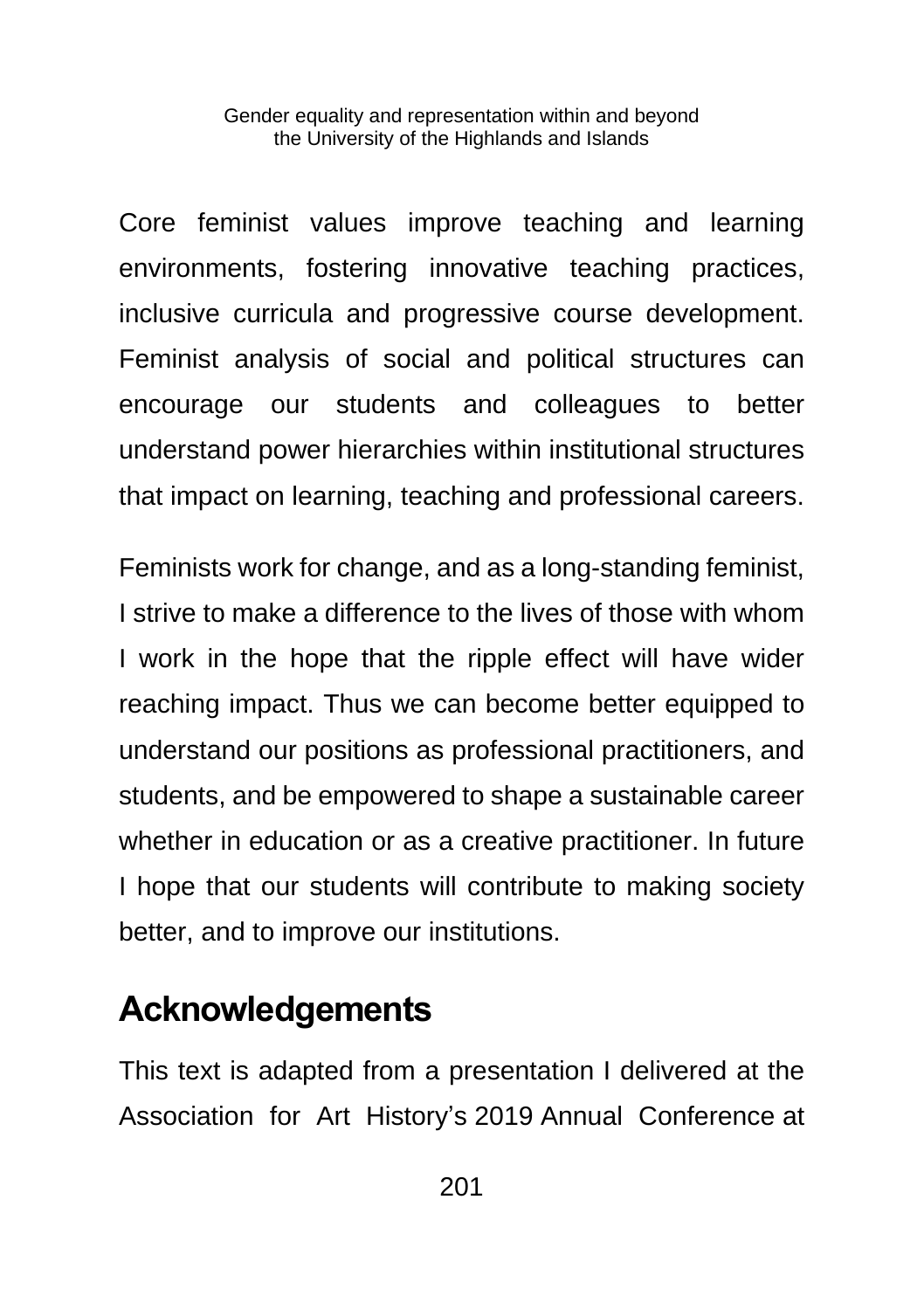the University of Brighton in the session convened by Professor Hillary Robinson and Professor Marsha Meskimmon, titled Critical Pedagogies in the Neoliberal University: Expanding the feminist field in the 21st-century art school. The opportunity to take part in this session encouraged me to consider our MA programme from a feminist perspective.

I am indebted to my colleagues, students and artist friends with whom it is a privilege to work, and to whom I am grateful for unending support, inspiration and learning.

## **Author bio**

Roxane Permar is an artist based in Shetland. She is Professor in Art and Social Practice and is based in the Centre for Island Creativity at Shetland College UHI where she is a Research Fellow and the Programme Leader for the MA Art and Social Practice. The MA Art and Social Practice is the first postgraduate programme in the field of socially engaged art to be delivered entirely virtually. The programme brings together Roxane's practice-based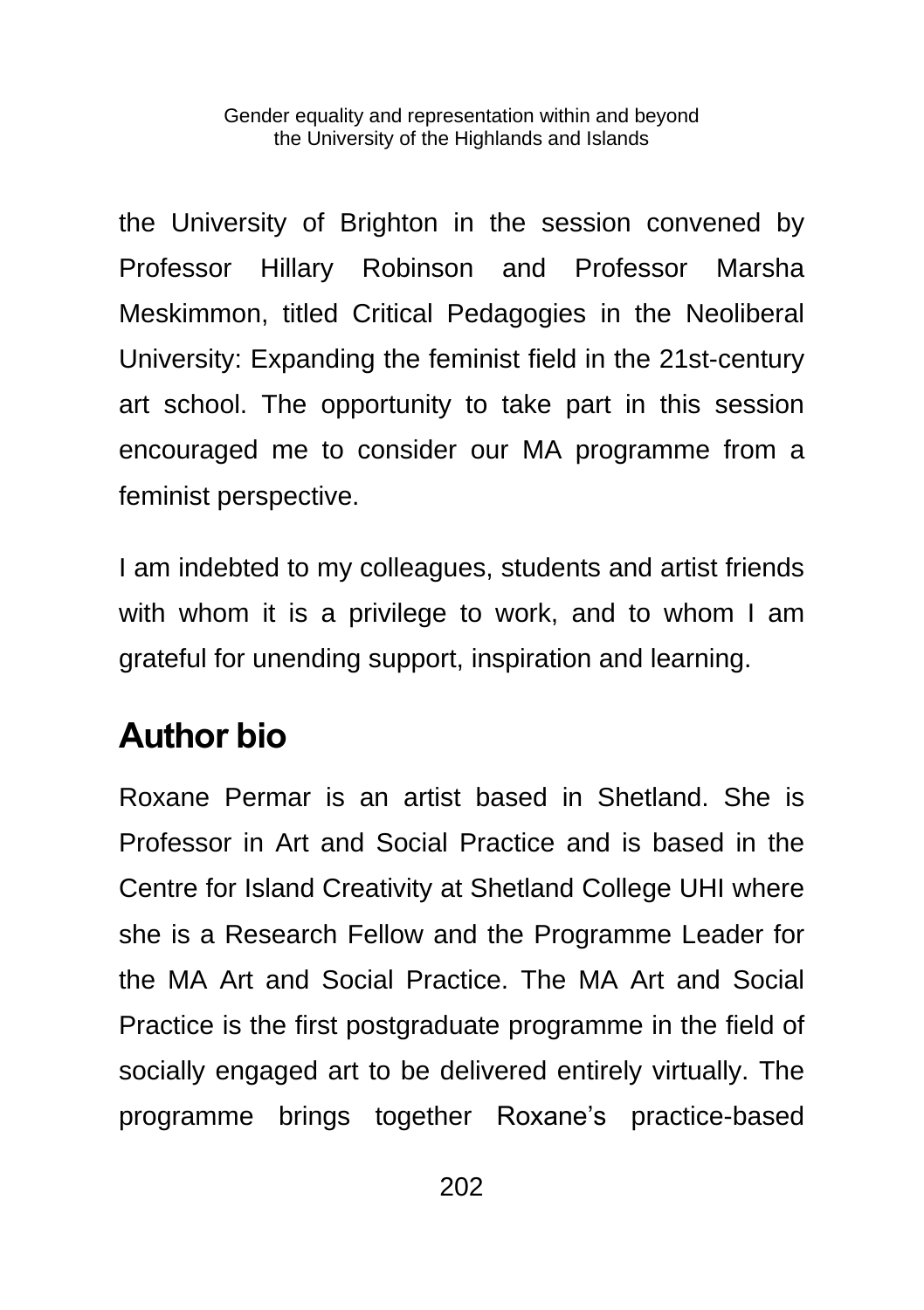research and pedagogy, most recently in the research project, Repositioning Practice, funded by the Royal Society of Edinburgh. Her on-going collaboration with artist Susan Timmins focusses on the Cold War period in Shetland alongside northern and Arctic communities. She is part of the core team for the research project, Home & Belonging, with Dr Siún Carden (UHI), Sian Wild (WhoCares? Scotland) and the #ShetlandCrew, a group of care experienced young people. She is a Senior Fellow of the Higher Education Academy, Advance HE.

#### **References**

Ahmed, S. (2017). *Living a feminist life*. Durham: Duke University Press.

Betterton, R. (ed.) (1987) *Looking on: images of femininity in the visual arts and media.* Pandora Press, London.

Bourgeois, G., Dooley, A., Dupré, F., Greenwood, A., Müller, G., Permar, R. and Rogers, M. (1986) *Women's work: Two years in the life of a Women Artists Group*. London: The Brixton Art Gallery.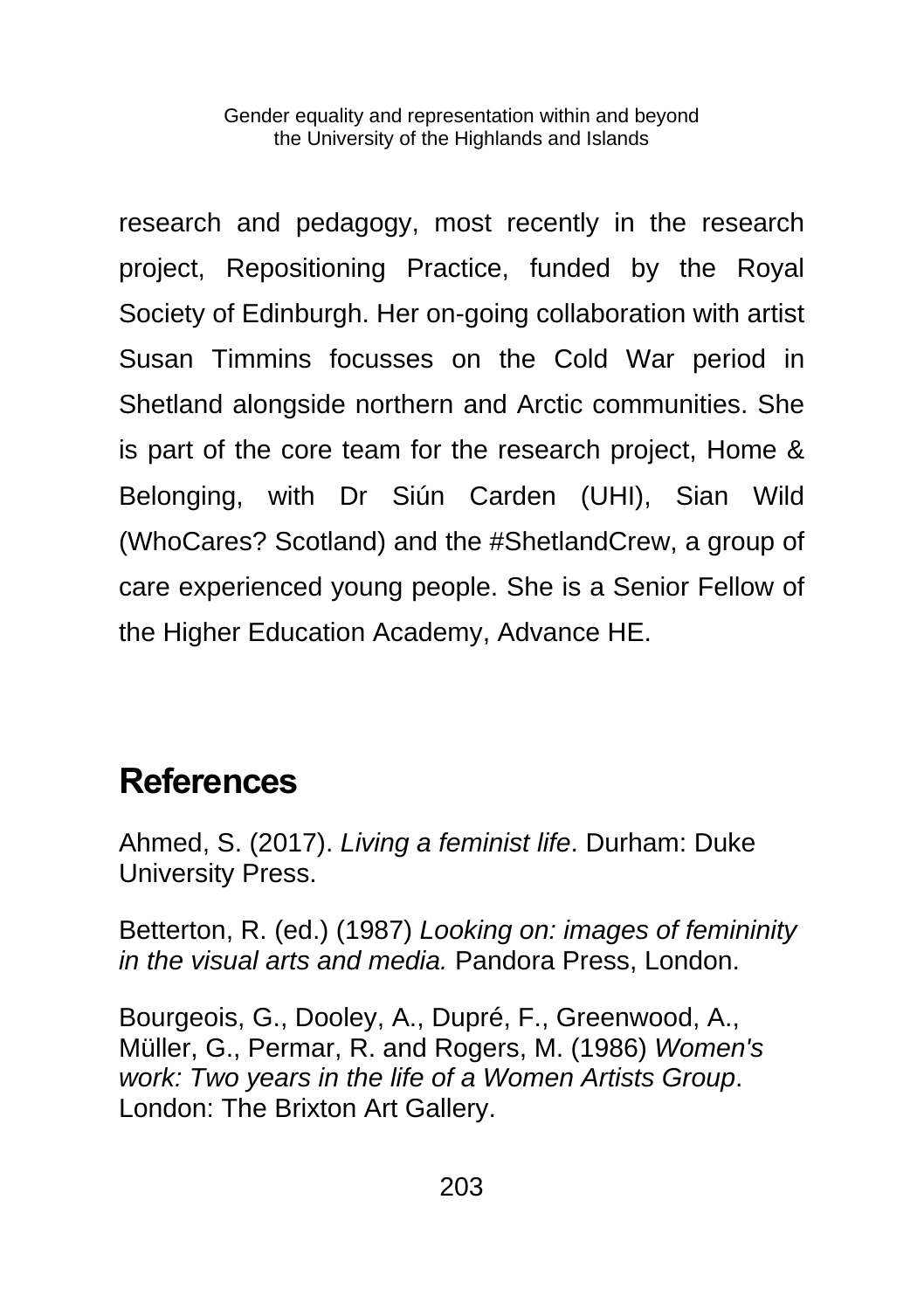Ecker, G. (1985) *Feminist Aesthetics*. London: The Women's Press.

Lippard, L.R. (1976) *From the Center: Feminist Essays on Women*'*s Art.* New York: Dutton.

Millett, K. (1970) *Sexual Politics* 1st edition. Garden City NY: Doubleday.

Nead, L. (1992) *The Female Nude: Art, Obscenity and sexuality*. London and New York: Routledge.

Parker, R. and Pollock, G. (1982) *Old Mistresses: Women, Art and Ideology*. New York Pantheon Books.

Parker, R. (1984) *The Subversive Stitch: Embroidery and the Making of the Feminine.* London: The Women's Press.

Permar, R. (2015) Fragile Territories. In: M. Throp and J. Walsh (eds.) *Twenty Years of Make Magazine, Back to the Future of Women's Art*. London: I.B. Tauris, 234-237.

Robinson, H. (2021) *'Women, feminism, and art schools: The UK experience'*. Women's Studies International Forum, 85 (4), 102447. DOI <https://doi.org/10.1016/j.wsif.2021.102447>

Stiles, M. (2007) 'Death of the VLE?: a challenge to a new orthodoxy' [online]. Serials, 20 (1), 31-36. Available from: [https://www.researchgate.net/publication/250060901\\_Deat](https://www.researchgate.net/publication/250060901_Death_of_the_VLE_a_challenge_to_a_new_orthodoxy) [h\\_of\\_the\\_VLE\\_a\\_challenge\\_to\\_a\\_new\\_orthodoxy](https://www.researchgate.net/publication/250060901_Death_of_the_VLE_a_challenge_to_a_new_orthodoxy) [09 July 2021].